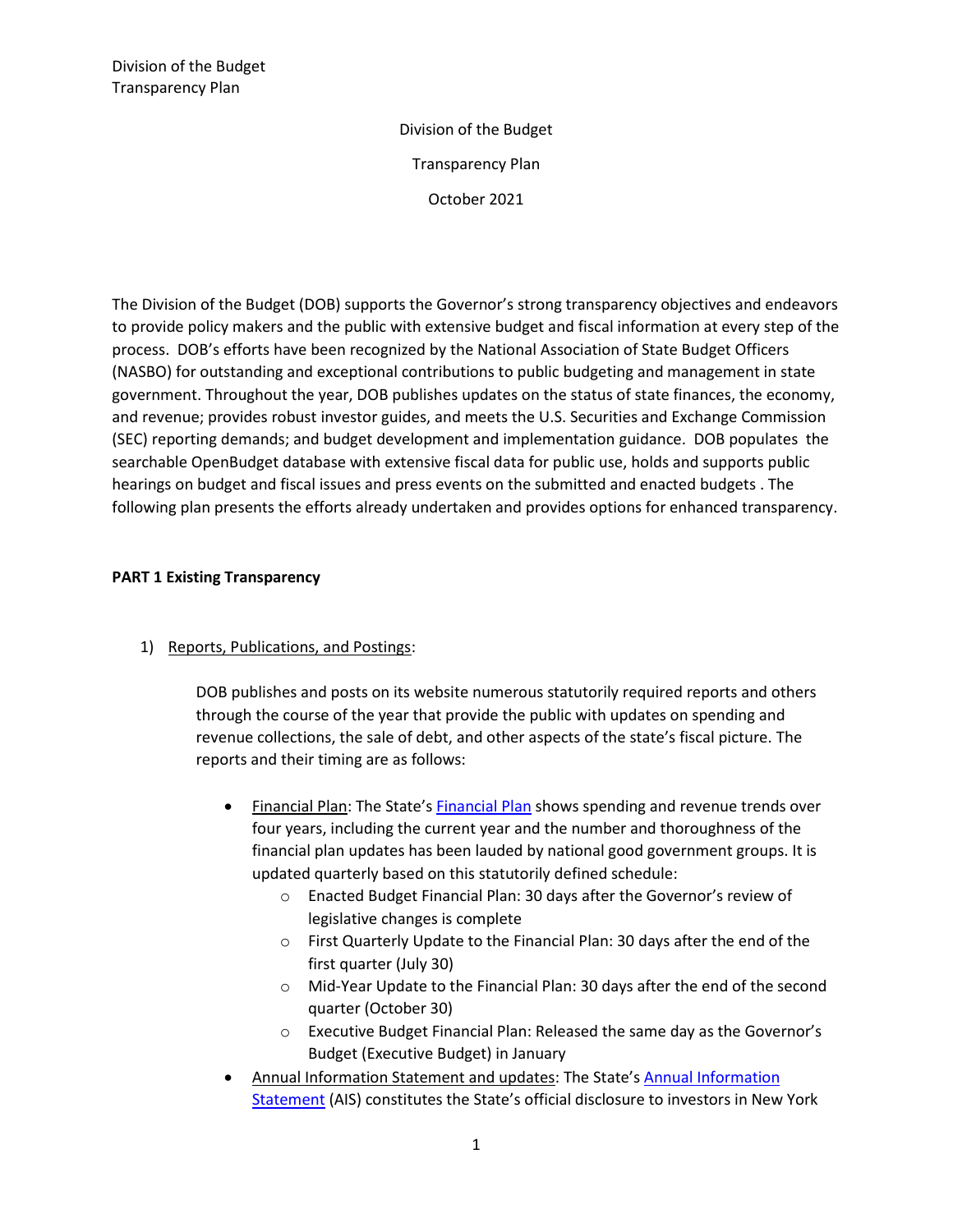State-supported bonds. The AIS, which is updated quarterly and supplemented as needed, must comply with Federal securities law (i.e., it must be complete, accurate, and contain no material misstatements). The budget director attests to the accuracy of the AIS, as updated and supplemented, with each State bond offering. The AIS is prepared jointly by DOB, Office of the State Comptroller, and the Attorney General. The State's Financial Plan is the basis for the key financial disclosures in the AIS.

- Economic & Revenue Outlook: This [report](https://www.budget.ny.gov/pubs/supporting/supporting.html) shows the current economic status and estimates used to determine revenue projections. Per statute it is published once annually and coincides with the submission of the Executive Budget in January.
- Economic, Revenue and Spending Methodologies: Thi[s report](https://www.budget.ny.gov/pubs/supporting/supporting.html) describes the methodologies used in making economic, revenue and spending projections. It is required by statute to be published once annually and is typically published to coincide with the release of the mid-year update the Financial Plan or the Executive Budget. The report won an award from NASBO for being an exceptional contribution to state budgeting and management.
- Minimum Wage Report: DOB is required by the minimum wage statute to review the state of the economy and determine whether increases move forward as scheduled or should be delayed. Thi[s report](https://dol.ny.gov/system/files/documents/2021/09/minimum_wage_final_report_092221.pdf) is published in September ahead of the Oct. 1 deadline for the DOL commissioner to determine if the wage should rise.
- Executive Budget Briefing Book: DOB publishes and posts with the Executive Budget a publicly available [review](https://www.budget.ny.gov/pubs/archive/fy22/ex/book/briefingbook.pdf) of the spending and policy decisions contained within. Publication of the Briefing Book coincides with the introduction of the Executive Budget.
	- o The briefing book includes a "Delivering High Performance Government" section that reviews initiatives undertaken through the course of the year and measures their success.
- Citizens Guide: DOB publishes and posts [a Citizens Guide](https://www.budget.ny.gov/citizen/index.html) that describes the budget process, the terminology to help understand it, and the state government structure.
- Investor's Guide: DOB publishes and posts an [Investor's Guide](https://www.budget.ny.gov/investor/index.html) providing information on the state's credit rating, debt, and how bonds are used to raise money for state projects.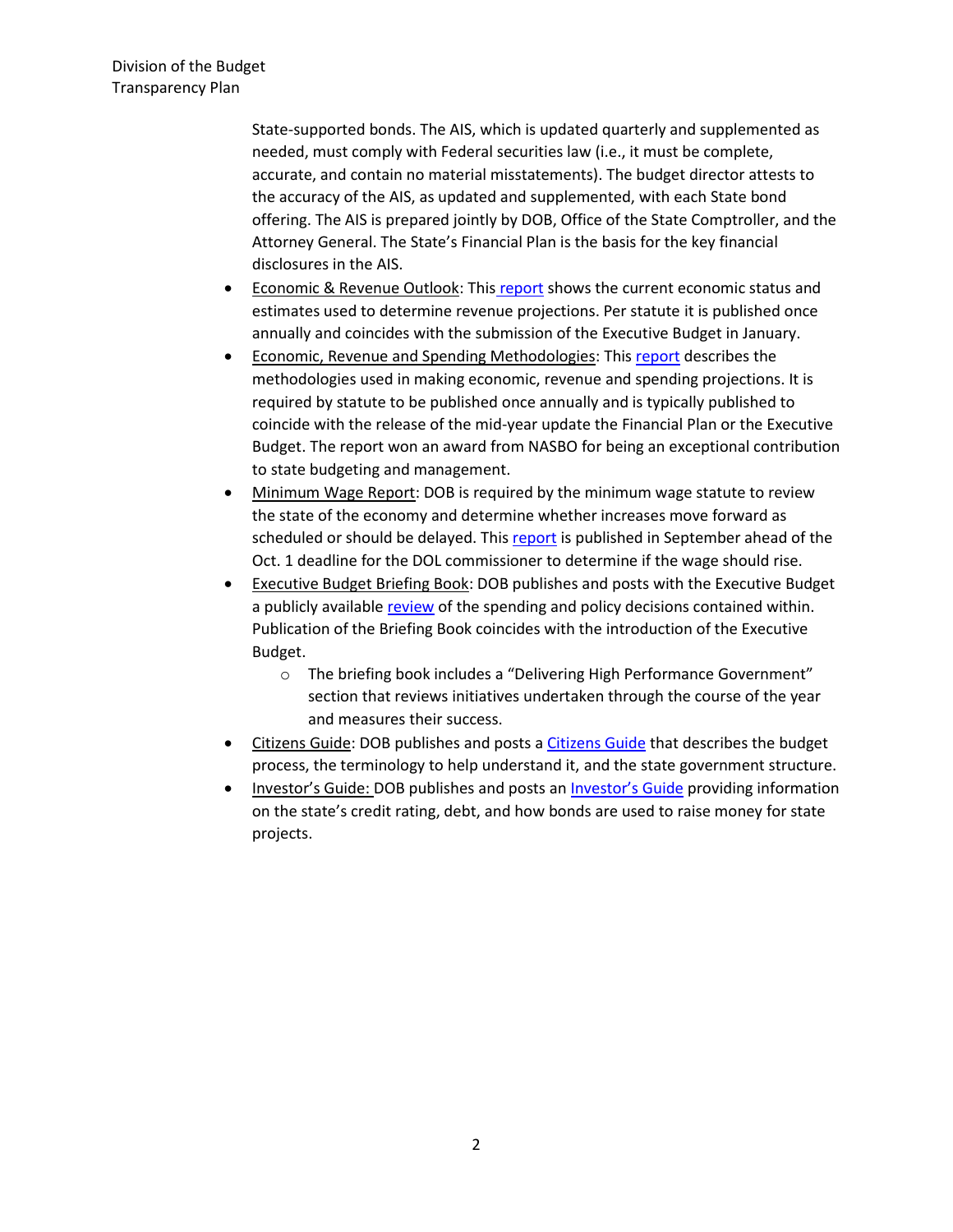# 2) Boards & committees:

The Budget Director has more than 30 appointments to boards, commissions and councils.

| Position /<br><b>Entity</b>                                                                               | Role in<br>Entity (i.e. | <b>Statutory Authority for</b><br><b>Entity</b>               | <b>Purpose</b>                                                                                                                                                                                                                                                                                                                              |
|-----------------------------------------------------------------------------------------------------------|-------------------------|---------------------------------------------------------------|---------------------------------------------------------------------------------------------------------------------------------------------------------------------------------------------------------------------------------------------------------------------------------------------------------------------------------------------|
|                                                                                                           |                         |                                                               |                                                                                                                                                                                                                                                                                                                                             |
| <b>City University</b><br>of New York<br>(CUNY) Board<br>of Trustees                                      | Member                  | Education Law §6204                                           | The purpose of this board is to<br>oversee the administrative, financial<br>and academic standards of the<br>university.                                                                                                                                                                                                                    |
| <b>New York</b><br><b>State Design</b><br>and<br>Construction<br>Corp.                                    | Member                  | <b>Public Authorities Law</b><br>§1678a                       | Design and construction support.                                                                                                                                                                                                                                                                                                            |
| <b>New York</b><br><b>State Higher</b><br>Education<br>Capital<br>Matching<br>Grant<br>Program<br>(HECap) | Chair                   | <b>Public Authorities Law</b><br>§1680-j                      | Oversee administration of the<br><b>Higher Education capital Matching</b><br>Grant Program funds for private<br>college capital projects.                                                                                                                                                                                                   |
| Public<br>Authorities<br><b>Control Board</b><br>(PACB)                                                   | Chair<br>Designee       | <b>Public Authorities</b><br>Law §50 Reappointment<br>Pending | The Public Authorities Control Board<br>(PACB) was created and<br>empowered pursuant to Sections 50<br>and 51 of the Public Authorities<br>Law. These sections of law direct<br>that eleven statewide public<br>authorities must receive a resolution<br>of approval from PACB prior to<br>entering into any project-related<br>financings. |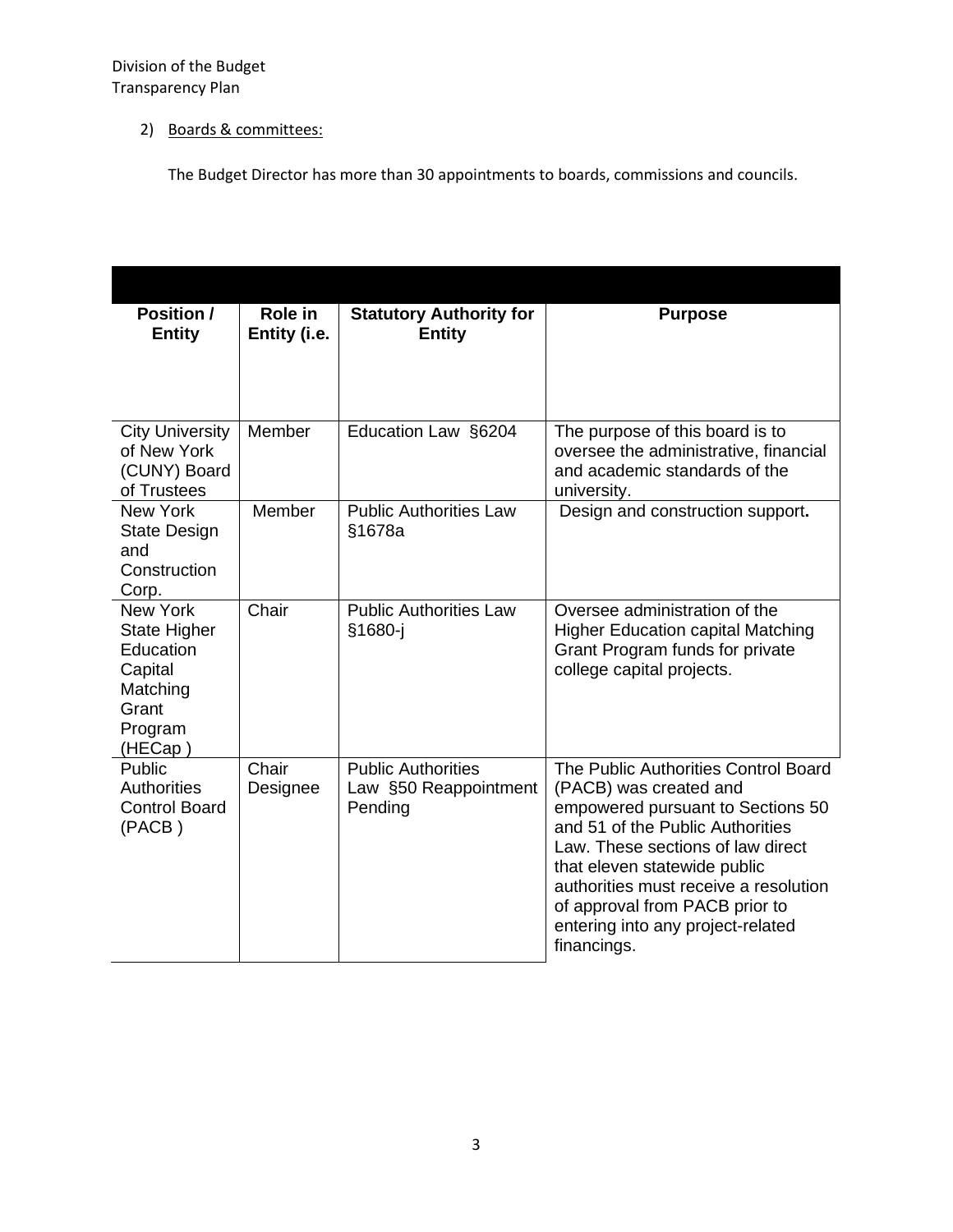| Metropolitan<br>Transportation<br>Authority                             | Member                                                 | Public Authorities Law §<br>1263                                                        | The board shall oversee the<br>development and improvement of<br>commuter transportation within the<br>metropolitan commuter<br>transportation district.                                                                                                                                                               |
|-------------------------------------------------------------------------|--------------------------------------------------------|-----------------------------------------------------------------------------------------|------------------------------------------------------------------------------------------------------------------------------------------------------------------------------------------------------------------------------------------------------------------------------------------------------------------------|
| Public<br>Subsidy<br><b>Board</b>                                       | Member                                                 | Labor Law § 224-C                                                                       | The board has the power to delay<br>implementation of the expansion of<br>prevailing wage scheduled for<br>January 1, 2022, and to determine<br>which projects are covered,<br>including by increase thresholds for<br>public funds and project size.                                                                  |
| Franchise<br>Oversight<br><b>Board</b>                                  | None                                                   | <b>PML § 212</b>                                                                        | The Franchise Oversight Board<br>monitors and enforces compliance<br>with agreements between New York<br>State and franchises that operate<br>thoroughbred racing and pari-mutuel<br>wagering at racetracks in New York<br>State, among other roles.                                                                   |
| New York<br><b>State</b><br>Financial<br><b>Control Board</b>           | Designee<br>of the<br>Governor,<br>who is the<br>Chair | Ch. 868 of the Laws of<br>1975 (Financial<br>Emergency Act for the<br>City of New York) | The Control Board has oversight of<br>the financial management of the<br>New York City government and<br>certain related public authorities.<br>While the City has not been in a<br>control period since 1986, the Board<br>still reviews the City's financial plan<br>quarterly and ensure it conforms to<br>the Act. |
| Advisory<br>Council for<br>Licensed<br><b>Private Career</b><br>Schools | Ex Officio<br>Member                                   | Education Law §5010                                                                     | The council shall advise the<br>commissioner on such matters as<br>the council deems appropriate.                                                                                                                                                                                                                      |
| Advisory<br>Council on<br>Procurement<br>Lobbying                       | member                                                 | Legislative Law §1-t                                                                    | The council shall provide advice to<br>the commission on public<br>integrity pertaining to procurement<br>lobbying.                                                                                                                                                                                                    |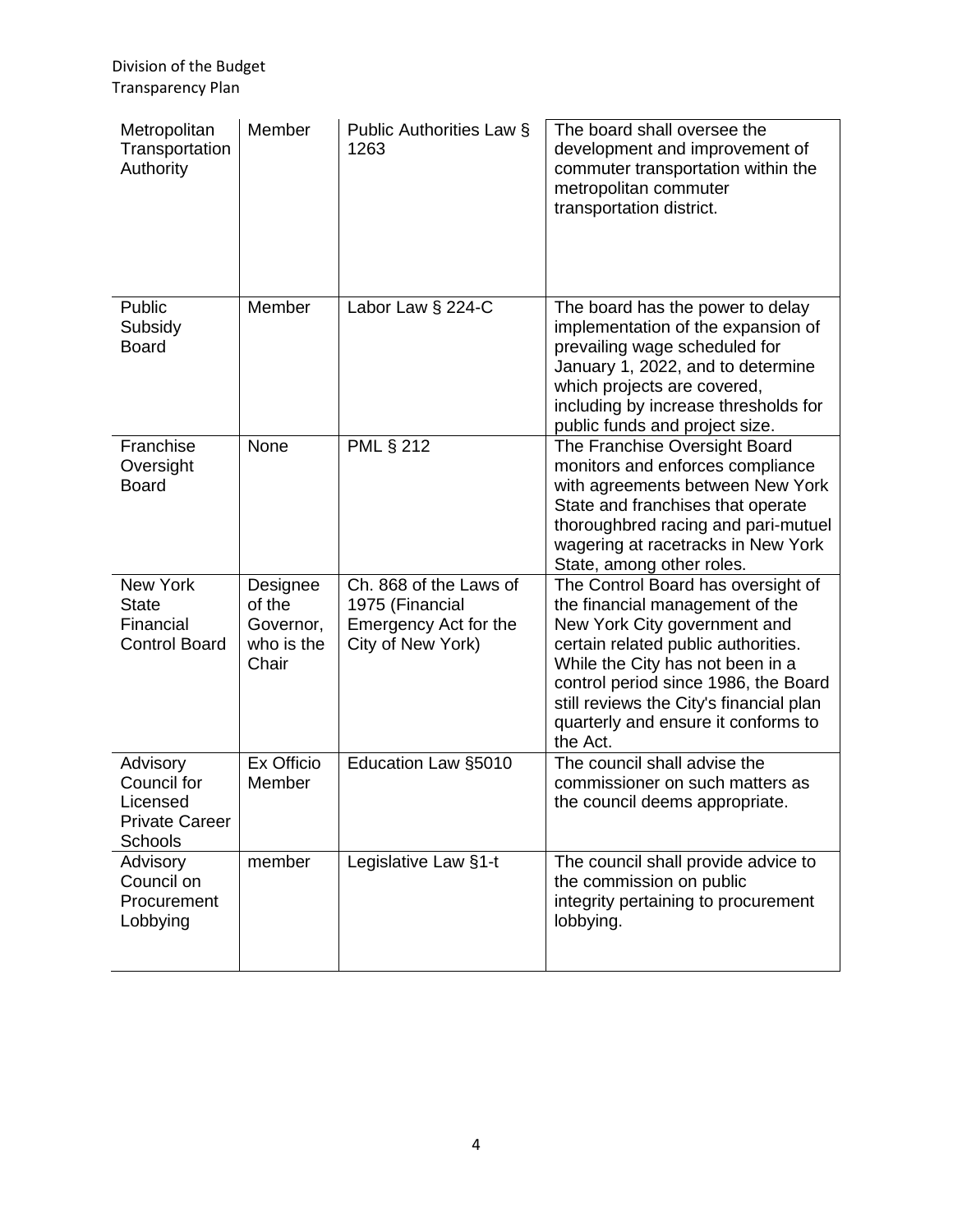| Affordable<br>Housing<br>Corporation                            | Member               | <b>Private Housing Finance</b><br>Law §45-b                                                                                | The New York State Affordable<br>Housing Corporation (AHC) creates<br>homeownership opportunities for<br>low- and moderate-income families<br>by providing grants to governmental,<br>not-for-profit and charitable<br>organizations to help subsidize the<br>cost of newly constructed houses<br>and the renovation of existing<br>housing.                                                                                                                                                                                                                                                                                                                                                         |
|-----------------------------------------------------------------|----------------------|----------------------------------------------------------------------------------------------------------------------------|------------------------------------------------------------------------------------------------------------------------------------------------------------------------------------------------------------------------------------------------------------------------------------------------------------------------------------------------------------------------------------------------------------------------------------------------------------------------------------------------------------------------------------------------------------------------------------------------------------------------------------------------------------------------------------------------------|
| <b>Broadband</b><br>Development<br>and<br>Deployment<br>Council | Member               | Exec Order No. 22 and<br>22.1 (Paterson - 2009);<br>Cuomo continued 22.1 in<br>Executive Order No. 2<br>(Cuomo - 2011)     | The Council promotes the long term<br>growth and enhancement of the<br>delivery of broadband services to<br>residential, business, educational,<br>medical, commercial, nonprofit, and<br>governmental entities that includes<br>unserved, underserved and<br>distressed areas within the State, at<br>rates that are affordable. The<br><b>Council advises the Governor</b><br>concerning proposed legislation, the<br>development and application of<br>strategies to increase the<br>deployment of broadband<br>infrastructure and broadband<br>service, identify and advise on state,<br>federal and private sector funding<br>opportunities, and, develop<br>broadband policy within the State. |
| <b>City University</b><br>Construction<br>Fund (CUCF)           | Ex Officio<br>Member | Education Law §6274                                                                                                        | Administration of the City University<br>Construction Fund and oversight of<br>construction projects.                                                                                                                                                                                                                                                                                                                                                                                                                                                                                                                                                                                                |
| Committee on<br>Open<br>Government                              | Ex Officio<br>Member | Public Officers Law §89                                                                                                    | Responsible for overseeing and<br>advising with regard to the Freedom<br>of Information Law, the Open<br>Meetings Law and the Personal<br>Privacy Protection Law.                                                                                                                                                                                                                                                                                                                                                                                                                                                                                                                                    |
| Council of<br>Contracting<br>Agencies                           | member               | Executive Order No. 125<br>(Cuomo - 1989); Pataki<br>EO NO. 3; Spitzer EO<br>No. 5; Patterson EO No.<br>9; Cuomo EO No. 2. | The council shall establish<br>procedures to ensure the collection<br>and timely exchange of information<br>relevant to agency determinations of<br>responsibility and reliability of<br>bidders, contractors, and proposed<br>contractors.                                                                                                                                                                                                                                                                                                                                                                                                                                                          |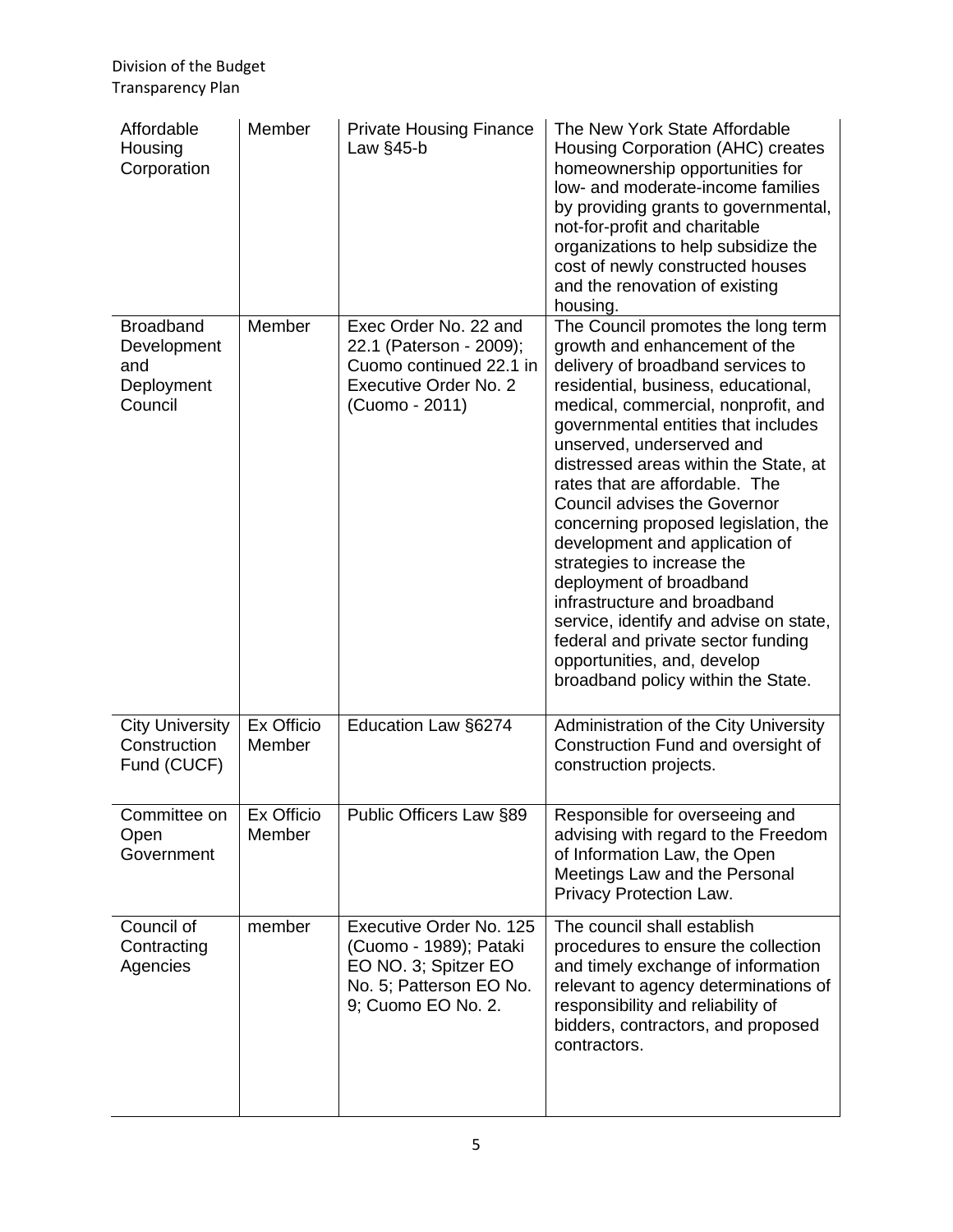| Council on<br>Employee<br>Health<br>Insurance                                                                                   | Member | 161-a of the Civil Service<br>Law                     | To supervise the administration of<br>changes to the health benefit plan<br>(NYSHIP) negotiated in collective<br>negotiations and to provide<br>continuing policy direction to<br>insurance plans administered by the<br>State (e.g. dental / vision).                                                                                                                               |
|---------------------------------------------------------------------------------------------------------------------------------|--------|-------------------------------------------------------|--------------------------------------------------------------------------------------------------------------------------------------------------------------------------------------------------------------------------------------------------------------------------------------------------------------------------------------------------------------------------------------|
| Dormitory<br>Authority                                                                                                          | Member | <b>Public Authorities Law</b><br>§1677                | Responsible for establishing<br>operating policies and monitoring<br>adherence to those DASNY<br>guidelines.                                                                                                                                                                                                                                                                         |
| <b>Empire Zones</b><br>Designation<br>Board (EZDB)<br>(same as the<br>Economic<br>Development<br>Zones<br>Designation<br>Board) | Member | <b>General Municipal Law</b><br>§960                  | The empire<br>zones designation board may<br>consider designating empire<br>zone acreage<br>for categories of regionally<br>significant projects.                                                                                                                                                                                                                                    |
| Executive<br><b>Mansion Trust</b>                                                                                               | member | <b>Arts and Cultural Affairs</b><br>Law Article 54.05 | Preserve, improve, and promote the<br>executive mansion as a historical<br>and cultural resource of the State of<br>New York.                                                                                                                                                                                                                                                        |
| Financial<br>Restructuring<br>Board for<br>Local<br>Governments                                                                 | Chair  | Local Finance Law<br>§160.05                          | The Board conducts<br>comprehensive reviews of fiscally<br>stressed municipalities, upon<br>application by those municipalities,<br>and offers recommendations in the<br>areas of efficiencies, shared<br>services, and workforce. Each<br>municipality can receive up to \$5<br>million in grant awards for actions<br>taken if the Board deems those<br>actions worthy of funding. |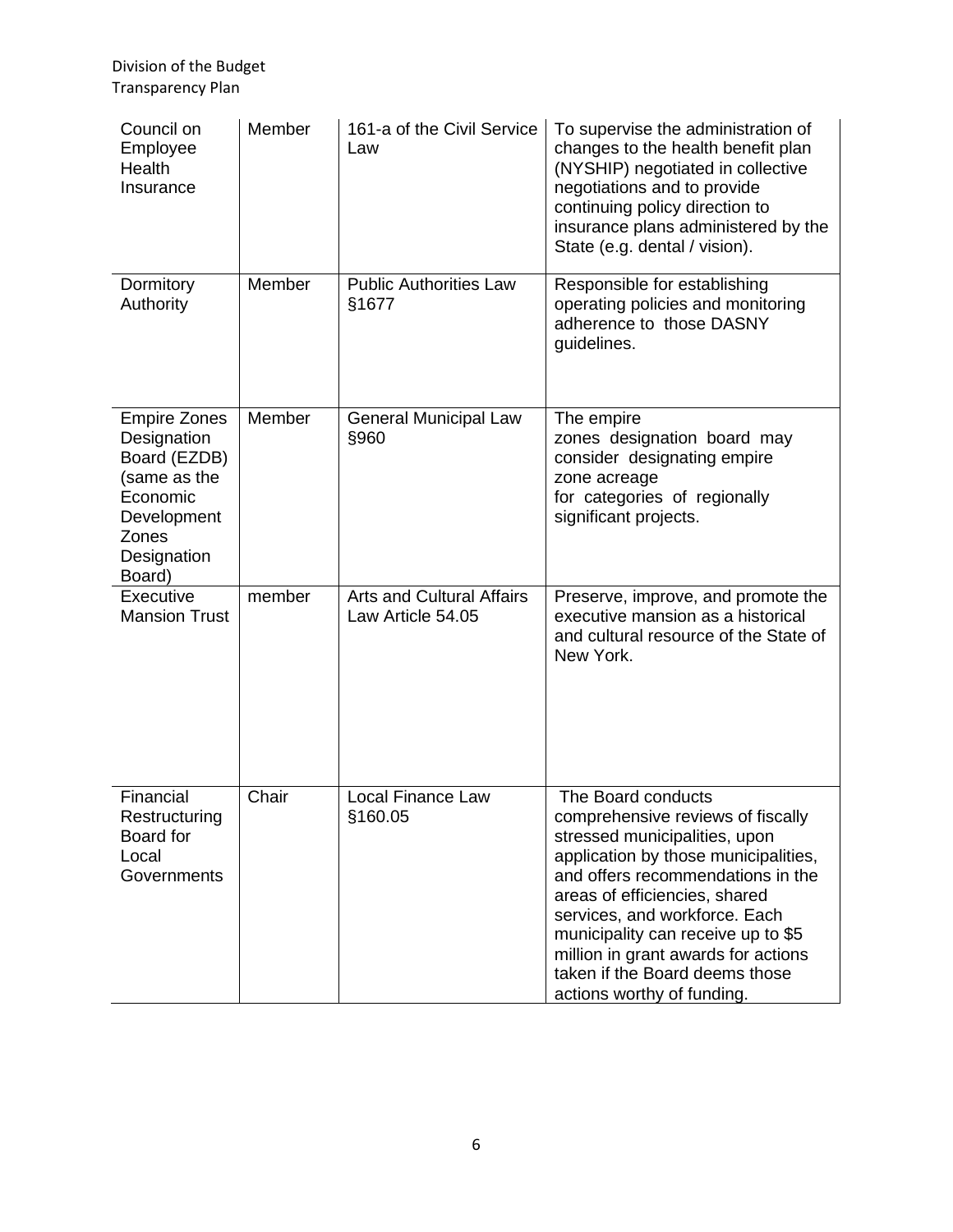| Governor's<br>Executive<br>Committee for<br>Diversity,<br>Inclusion, and<br>Equal<br>Opportunity<br>*replaces the<br>Governor's<br>Executive<br>Committee for<br>Affirmative<br>Action | Member          | <b>Executive Order 187</b><br>(Cuomo 2018)<br>Executive Order No. 6<br>(Cuomo - 1983);<br>Pataki EO No. 3; Spitzer<br>EO No. 5; Paterson EO<br>No. 9; Cuomo EO No. 2 | Advise the Governor, the Chief<br>Diversity Officer and the<br>Commissioner of Civil Service in the<br>formulation and coordination of<br>plans, policies, and programs<br>relating to diversity and inclusion in<br>all affected State Entities, as defined<br>in EO 187, and in assuring effective<br>implementation of such policies,<br>plans, and programs by such<br>entities related to the employment of<br>minorities, women, lesbian, gay,<br>bisexual, and transgender (LGBT)<br>individuals, disabled persons, and<br>veterans. |
|----------------------------------------------------------------------------------------------------------------------------------------------------------------------------------------|-----------------|----------------------------------------------------------------------------------------------------------------------------------------------------------------------|---------------------------------------------------------------------------------------------------------------------------------------------------------------------------------------------------------------------------------------------------------------------------------------------------------------------------------------------------------------------------------------------------------------------------------------------------------------------------------------------------------------------------------------------|
| Green<br>Procurement<br>& Agency<br>Sustainability<br>Program                                                                                                                          | Member          | Executive Order No. 4<br>(Paterson - 2008);<br>Cuomo EO No. 2                                                                                                        | Minimize the environmental and<br>health impacts of their activities<br>through the use of green<br>procurement and sustainable<br>management practices.                                                                                                                                                                                                                                                                                                                                                                                    |
| Municipal<br><b>Bond Bank</b><br>Agency<br>(MBBA)                                                                                                                                      | Member          | <b>Public Authorities Law</b><br>§2433                                                                                                                               | State of New York Municipal Bond<br>Bank Agency. MBBA was created in<br>1972 to help municipalities gain<br>access to the capital markets. The<br>Agency has the authority to issue<br>bonds and use the proceeds to<br>purchase bonds and notes issued<br>by local governments to finance<br>public improvements.                                                                                                                                                                                                                          |
| New York<br>Local<br>Government<br>Assistance<br>Corporation<br>(LGAC)                                                                                                                 | Chair<br>Person | <b>Public Authorities Law</b><br>§3234                                                                                                                               | LGAC was created issue long term<br>obligations to fund certain payments<br>to local governments, eliminating<br>the cycle of seasonal borrowing;<br>LGAC no longer issues new debt<br>and the bonds were fully paid off on<br>4/1/21. One final meeting is<br>required in May or June of 2022 to<br>approve the final audited financial<br>statements.                                                                                                                                                                                     |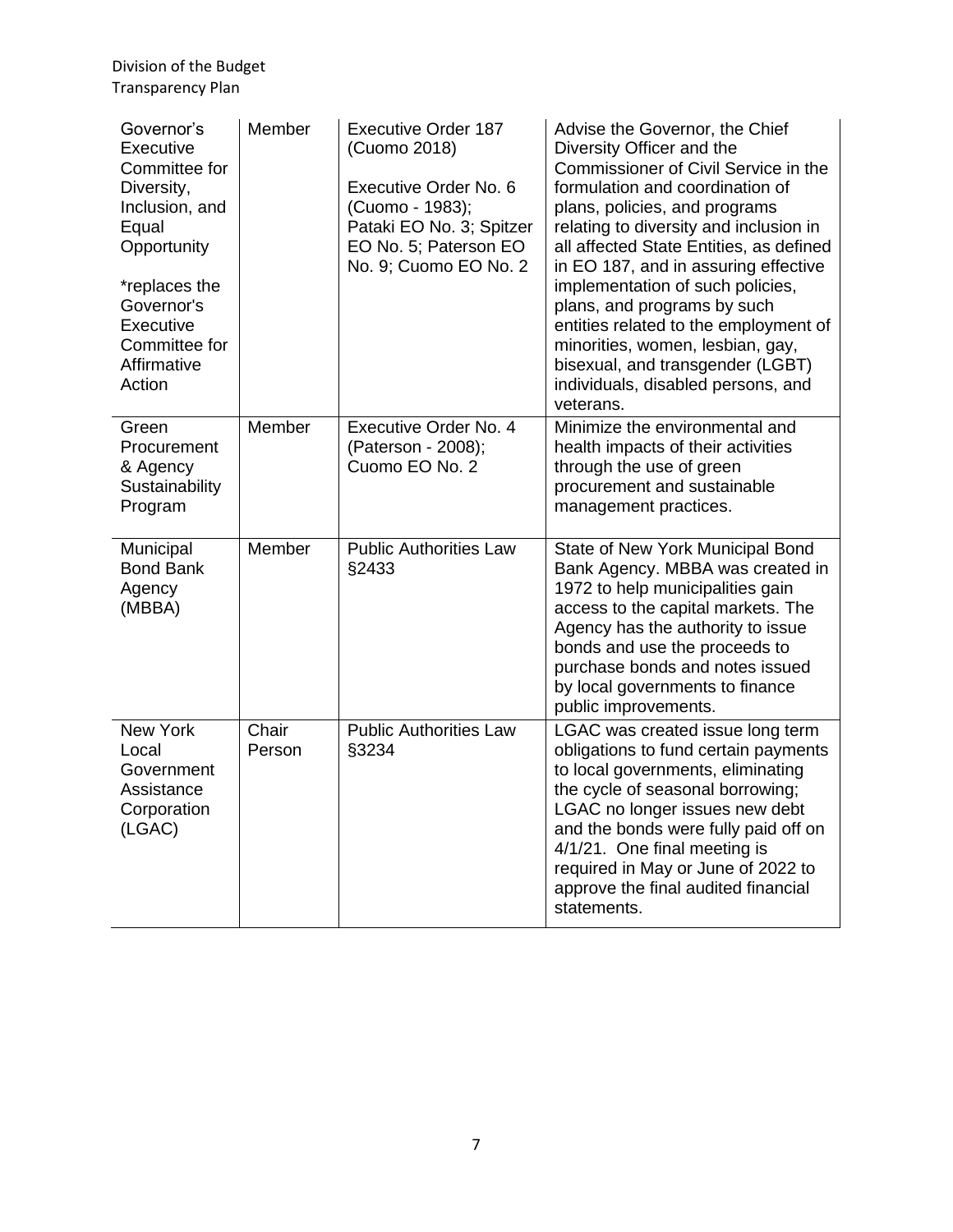| The Housing<br><b>Trust Fund</b><br>Corporation                             | Member    | <b>Private Housing Finance</b><br>Law $§45-a$                                                                          | The Housing Trust Fund<br>Corporation (HTFC) was<br>established under Section 45-a of<br>the Private Housing Finance Law as<br>a subsidiary public benefit<br>corporation of HFA. HTFC's<br>mission is to further community<br>development through the<br>construction, development,<br>revitalization and preservation of<br>low-income housing, the<br>development and preservation of<br>businesses, the creation of job<br>opportunities, and the development<br>of public infrastructures and<br>facilities. |
|-----------------------------------------------------------------------------|-----------|------------------------------------------------------------------------------------------------------------------------|-------------------------------------------------------------------------------------------------------------------------------------------------------------------------------------------------------------------------------------------------------------------------------------------------------------------------------------------------------------------------------------------------------------------------------------------------------------------------------------------------------------------|
| New York<br><b>State Housing</b><br>Finance<br>Agency                       | Member    | <b>Private Housing Finance</b><br>Law $§43$                                                                            | The New York State Housing<br>Finance Agency is a public benefit<br>corporation created in 1960 to<br>finance low- and moderate-income<br>rental housing. HFA issues taxable<br>and tax-exempt bonds to provide<br>mortgage loans to developers of<br>affordable multifamily rental<br>housing.                                                                                                                                                                                                                   |
| New York<br><b>State</b><br><b>Securities</b><br>Coordinating<br>Committee  | Secretary | Executive Order No. 11<br>(Cuomo -1983); Pataki<br>EO No. 3; Spitzer EO<br>No. 5; Paterson EO No.<br>9; Cuomo EO No. 2 | To prepare a forward debt issuance<br>calendar that is released near the<br>beginning of each calendar quarter<br>and updated frequently.                                                                                                                                                                                                                                                                                                                                                                         |
| New York<br><b>State</b><br>Interagency<br>Task Force on<br><b>HIV/AIDS</b> | Member    | Executive Order No. 54<br>(Pataki - 1997);                                                                             | The Interagency Task Force on<br>HIV/AIDS (IATF) is a multi-state<br>agency task force dedicated to the<br>prevention of HIV and to the care of<br>persons with HIV/AIDS in New York<br>State. The IATF provides an<br>effective platform for networking and<br>for sharing information to ensure<br>that necessary services for persons<br>affected and living with HIV/AIDS<br>are available within state agencies'<br>service areas and regulatory<br>jurisdictions.                                           |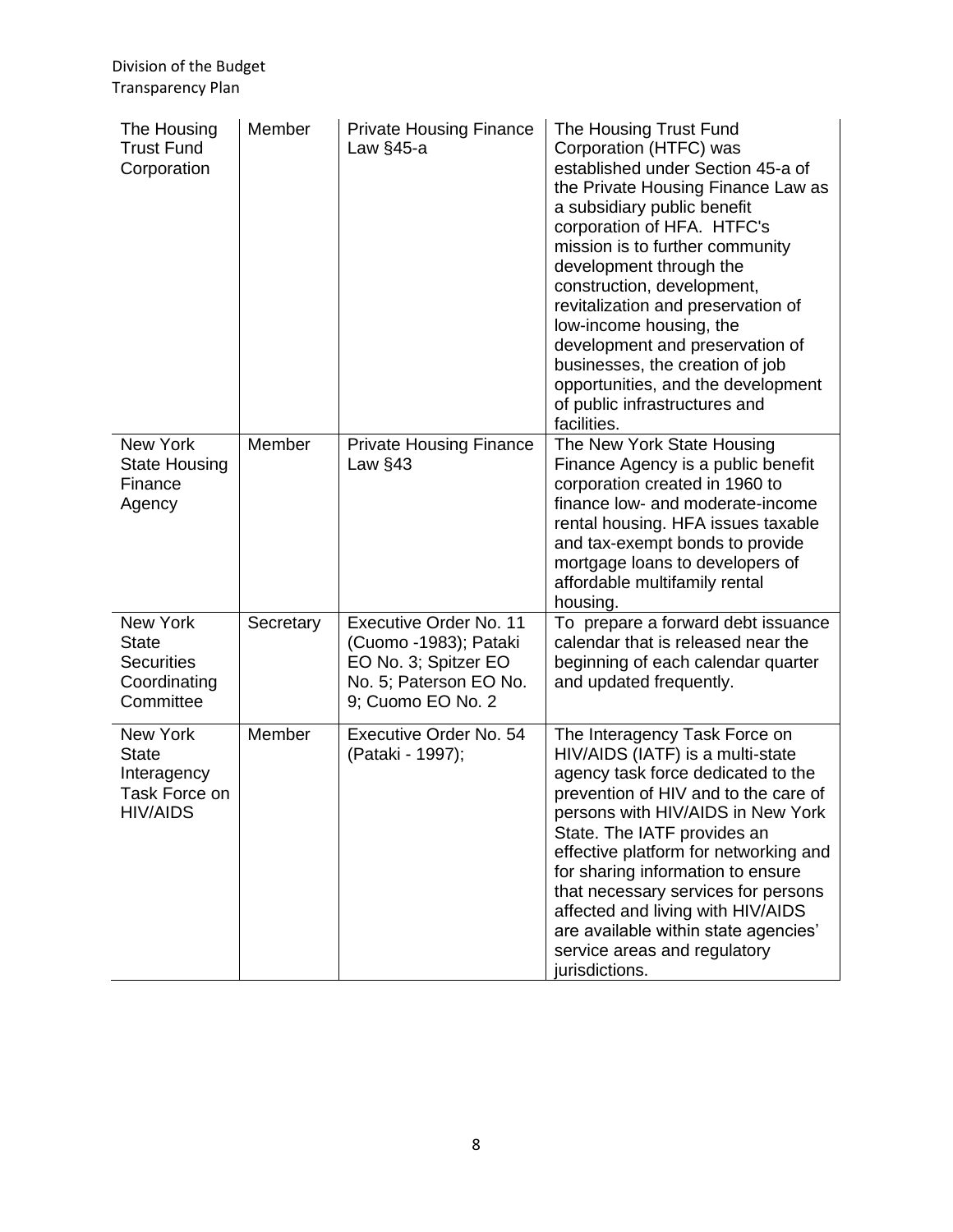| New Yok<br><b>State Sports</b><br>Commission                 | Member                             | Executive Order No. 185<br>(Coumo - 2018)                                                                                           | To develop and implement a plan to<br>support the successful<br>implementation of the 2023 World<br>University Games; to provide<br>oversight and coordination of all<br>efforts of State government with<br>respect to both to bringing the 2023<br>World University Games to the<br>Village of Lake Placid and working<br>with the Organizing Committee in<br>the planning and implementation of<br>the 2023 World University Games |
|--------------------------------------------------------------|------------------------------------|-------------------------------------------------------------------------------------------------------------------------------------|---------------------------------------------------------------------------------------------------------------------------------------------------------------------------------------------------------------------------------------------------------------------------------------------------------------------------------------------------------------------------------------------------------------------------------------|
| Roosevelt<br>Island<br>Operating<br>Corporation<br>(RIOC)    | Member                             | <b>Unconsolidated Laws</b><br>§6385                                                                                                 | The Roosevelt Island Operating<br>Corporation (RIOC) was created in<br>1984 by the State of New York as a<br>public benefit corporation with a<br>mission to plan, design, develop,<br>operate, and maintain Roosevelt<br>Island.                                                                                                                                                                                                     |
| September<br>11th Workers<br>Protection<br><b>Task Force</b> | Member                             | Laws of 2005, Chapter<br>104, Part B, as amended<br>Laws of 2005, Chapter<br>93, section 14.<br>Chapter 169 of the Laws<br>of 2020. | The purpose of the World Trade<br>Center Disability Law was to<br>establish presumptive eligibility for<br>accidental disability for the "public<br>employees, including police, fire,<br>correction, sanitation and civilians"<br>who "rendered rescue, recovery,<br>and clean up at the former World<br>Trade Center site and other<br>designated locations" so that they<br>can "be protected when a disability<br>ensues."        |
| Smart<br><b>Schools</b><br><b>Review Board</b>               | Temporary<br>Chair of<br>the Board | Education Law §3641                                                                                                                 | The Smart Schools Review Board<br>meets to approve expenditure plans<br>submitted by school districts and<br>special education schools for funds<br>allocated to them by the FY2015<br>Budget, which provided \$2.005B to<br>improve classroom technology,<br>high-speed internet access, and<br>school security; build additional<br>prekindergarten classroom space;<br>and replace classroom "trailers."                           |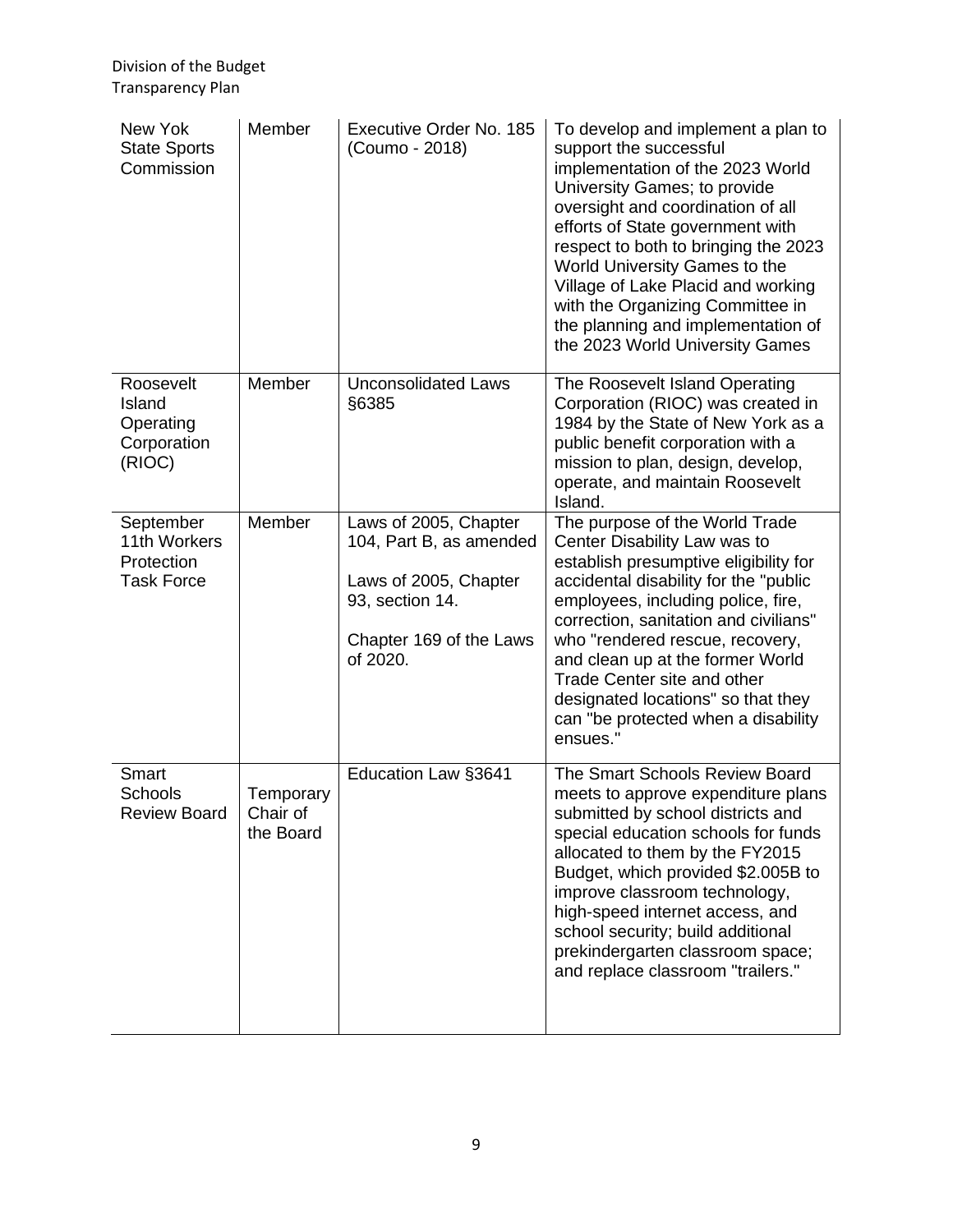| <b>State Accident</b><br><b>Review Board</b>                          | member | <b>OGS Memorandum</b><br>dated July 25, 2013<br>(Destito) - State Accident<br><b>Review Board</b>                                                       | Review accidents meeting certain<br>criteria at agencies (excluding State<br>Police) and make recommendations<br>about future state policies, accident<br>procedures, and/or safety practices.                                                                                                                                  |
|-----------------------------------------------------------------------|--------|---------------------------------------------------------------------------------------------------------------------------------------------------------|---------------------------------------------------------------------------------------------------------------------------------------------------------------------------------------------------------------------------------------------------------------------------------------------------------------------------------|
| <b>State</b><br>Commission<br>on the<br>Restoration of<br>the Capitol | member | Chapter 303 of the Laws<br>of 1988; Chapter 207 of<br>the Laws of 2013; Last<br>renewed Chapter 55<br>Part T of the Laws of<br>2018                     | Undertake studies and reports to<br>recommend and advise with respect<br>to the restoration, preservation,<br>improvement, and utilization of the<br>Capitol and its grounds.                                                                                                                                                   |
| <b>State of New</b><br>York<br>Mortgage<br>Agency<br>(SONYMA)         | Member | <b>Public Authorities Law</b><br>§2403                                                                                                                  | State of New York Mortgage Agency<br>(SONYMA) offers low-interest<br>mortgage loans and programs to<br>help qualified buyers purchase their<br>first home.                                                                                                                                                                      |
| <b>State</b><br>Procurement<br>Council                                | Member | State Finance Law §161                                                                                                                                  | Study, analysis, and development of<br>recommendations to improve state<br>procurement policy and practices;<br>and for development and issuance<br>of guidelines governing state<br>agency procurement.                                                                                                                        |
| Tobacco<br>Settlement<br>Financing<br>Corporation<br>(TSFC)           | Member | Chapter 62 of the Laws<br>of 2003, Part D3                                                                                                              | The Tobacco Settlement Financing<br>Corporation (TSFC) is a subsidiary<br>of the MBBA created to monitize the<br><b>State's Tobacco Settlement</b><br>Revenues.                                                                                                                                                                 |
| Opioid<br>Settlement<br><b>Board</b>                                  | Member | <b>SUBJECT TO</b><br><b>CHAPTER</b><br><b>AMENDMENT TO</b><br>S.7194<br>Mental Hygiene Law<br>§25.18, as added by<br>Chapter 190 of the Laws<br>of 2021 | Provide recommendations on how<br>funding received by the Opioid<br>Settlement Fund shall be allocated,<br>utilizing experiences through other<br>initiatives and activities that have<br>proven to be effective in preventing<br>and treating substance use<br>disorders, and taking into account<br>current gaps in services. |

The Division of the Budget provides support to the boards the Director chairs, including all of the following:

• [Public Authorities Control Board:](https://eval1.budget.ny.gov/boards/pacb/index.html) Th[e Public Authorities Control Board](https://www.budget.ny.gov/boards/pacb/index.html) (PACB) was created and empowered pursuant to Sections 50 and 51 of the Public Authorities Law. These sections of law direct that eleven statewide public authorities must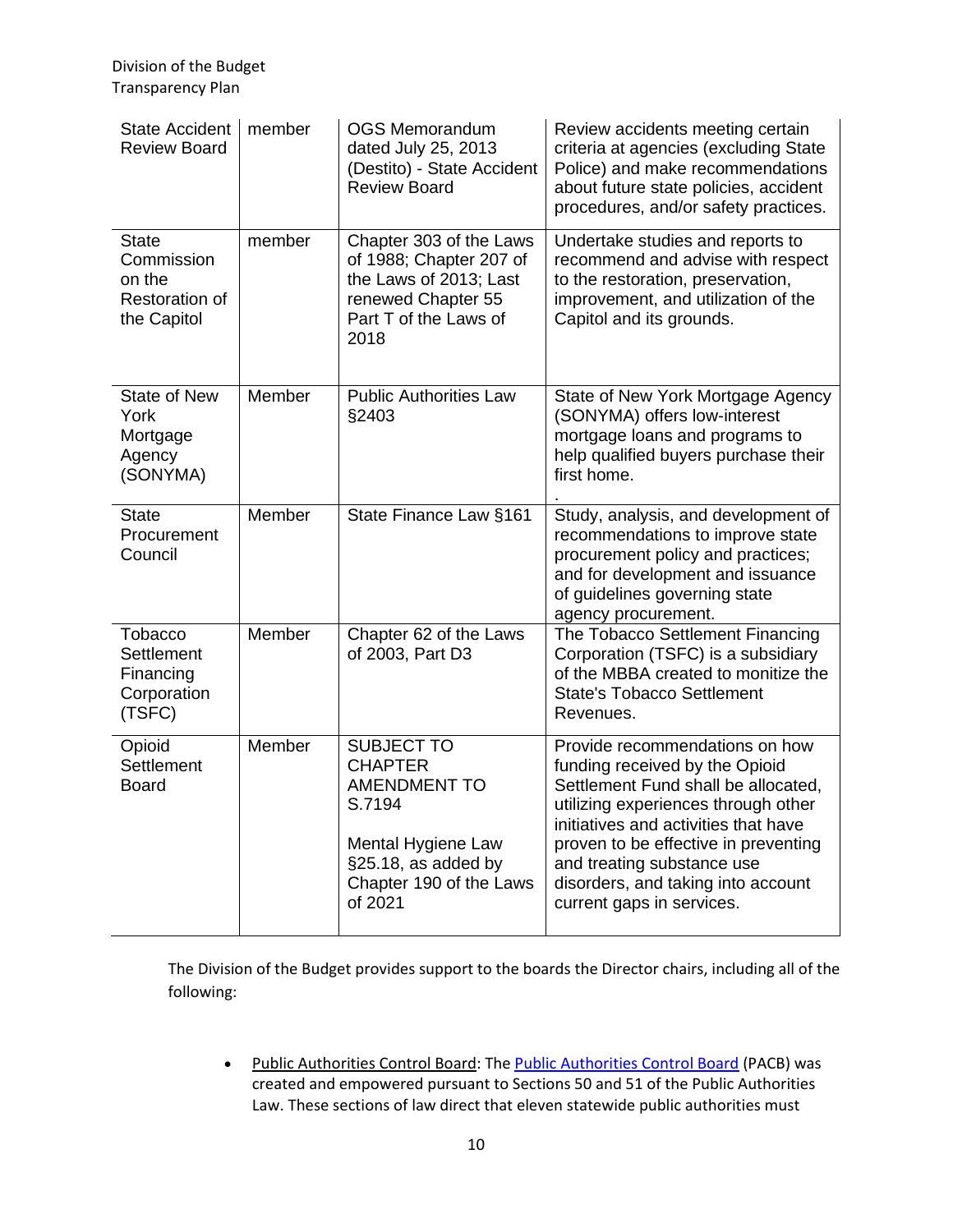receive a resolution of approval from PACB prior to entering into any project-related financings.

- [Smart Schools Review Board:](https://eval1.budget.ny.gov/boards/ssrb/index.html) In November 2014, New York voters approved the \$2 billion Smart Schools Bond Act to finance educational technology and infrastructure, providing students access to the latest technology and connectivity needed to succeed and compete in the global economy. The **Smart Schools Review Board** reviews and approves applications for this funding from school districts.
- [Not-For-Profit Contracting Advisory Committee:](https://www.budget.ny.gov/boards/nfpcac/index.html) Provides guidance and review of the state's contracting practices with its not-for-profit partners.
- [Financial Restructuring Board:](https://frb.ny.gov/) The [Financial Restructuring Board for Local](https://frb.ny.gov/)  [Governments](https://frb.ny.gov/) offers assistance to eligible municipalities to improve fiscal stability, management, and the delivery of public services.

#### 3) Records Access, Records Retention, and the Open Meetings Law:

• DOB adheres to the provisions of the Freedom of Information Law and the Open Meetings Law established in Articles 6 and 7 of the Public Officer Law, respectively.

DOB's records retention policy adheres to the *General Retention and Disposition Schedule for New York State Government Records* published by the State Archives. Additionally, the Division makes publicly available on its website Operations Manual Item E-015, Appendix A: Records Series Titles and Retention and Disposition Guidelines ("Appendix A"). Appendix A defines separate retention and disposition schedules established by the State Archives for records unique to DOB as a result of its control agency responsibilities. Making Appendix A publicly available is consistent with the requirements of the Freedom of Information Law and serves as a guide to the public concerning records potentially within the Division's possession to help facilitate Freedom of Information Law requests.

# 4) OpenBudget and other transparency tools:

The State has undertaken initiatives to provide the public with digital tools that access information on State budget appropriations and revenue projections, and information on funding by school building for certain districts.

Specifically:

• **OpenBudget**: This web-based [portal](https://openbudget.ny.gov/) provides citizens, researchers, business owners and the media with direct access to high-value budget-related information including, appropriations, budgeted and actual spending charts, revenue, school aid,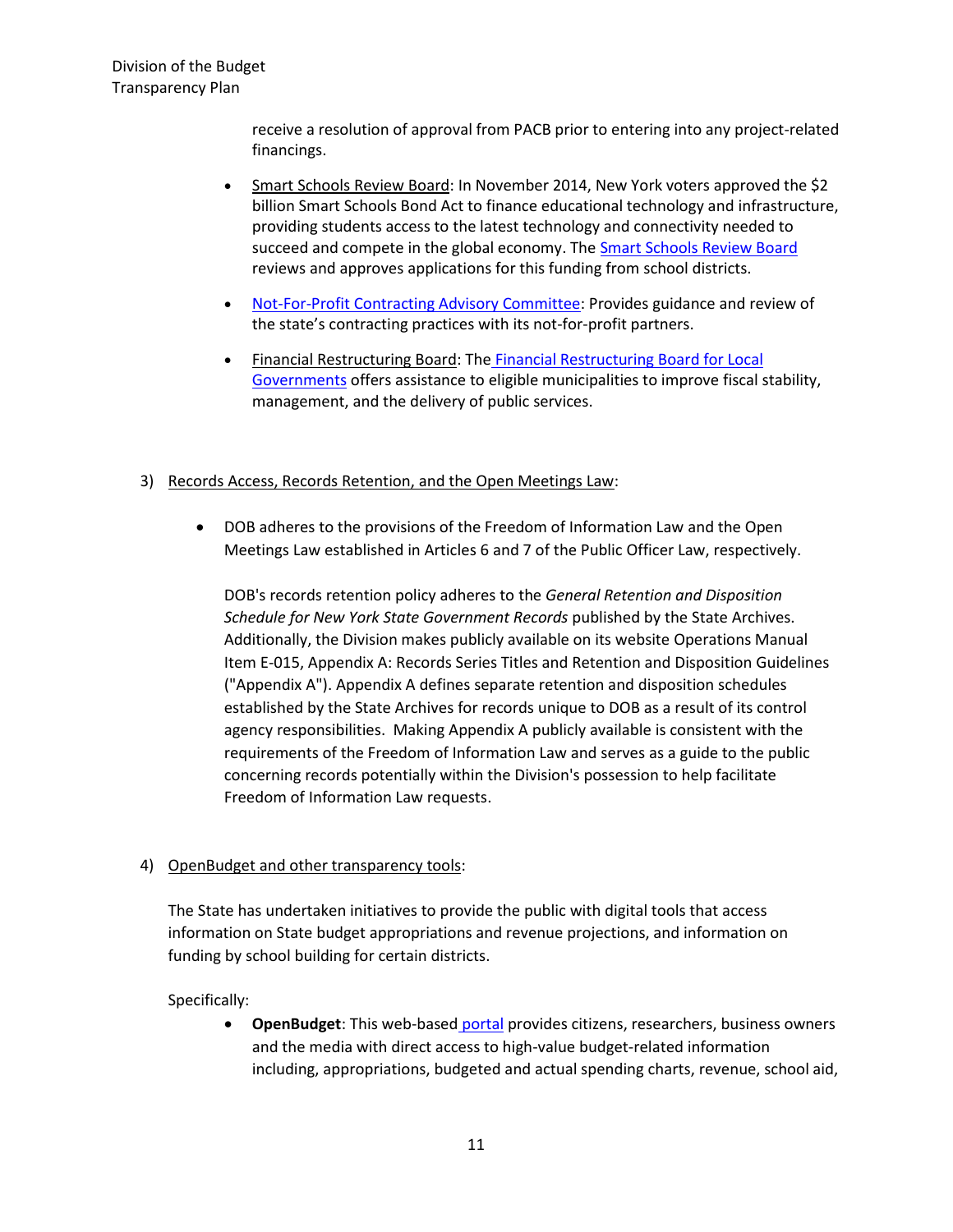and historic budget publications. The data is updated quarterly following the publication of updates to the State Financial Plan.

• **School Funding Transparency**: Beginning in the 2018-19 school year, school districts were required to submit each year to DOB and the State Education Department funding allocations for each school in the district for the upcoming budget year. DOB makes this information available through a web [portal](https://openbudget.ny.gov/schoolFundingTransparency.html) hosted by OpenBudget so that parents and other stakeholders can see how these funds are distributed and hold their districts accountable. This data and the mechanism for providing it to the public won an award from NASBO.

# 5) Public participation in decision making:

The Division of the Budget supports a robust public engagement process through the budgetmaking process, including opportunities for agencies to share their budget proposals publicly as part of the annual Executive Budget process and after the Executive Budget is introduced when the Legislature holds public hearings.

- **Formal and Capital Budget Hearings:** In November, the Budget Director conducts constitutionally authorized "formal" budget hearings, giving agency heads an opportunity to publicly present and discuss their budget requests and giving the staff of the Division of the Budget and Legislature an opportunity to raise critical questions on program, policy and priorities. As provided in the Constitution, representatives of the Legislature also participate in the hearings. This is consistent with the State constitution.
- **Legislative Budget Hearings:** Following the Governor's submission of the Executive Budget, the Legislature holds public hearings covering the full scope of the Budget and its proposals and giving members of the public the opportunity to have their voices heard. These are recorded and made public by the Legislature.
- **Revenue Consensus:** By March 1 of every year the Executive and Legislature must reach a consensus on the economic and revenue forecast for the upcoming fiscal year. This includes a public hearing where the Budget Director and members of the Legislature hear from and question a selection of economists to inform the forecast.

# 6) State Agency Guide and Budget Bulletins:

DOB publicly releases **bulletins** to state agencies (including State departments and public authorities) that encompasses two broad categories:

- policies that DOB has identified as necessary for the proper budgetary management and continued operations of the agency (e.g., Budget Bulletin updates and the Budget Request Manual); and
- specific directives which identify more detailed courses of action that agencies must follow in response to certain events or procedures (e.g., a natural disaster response).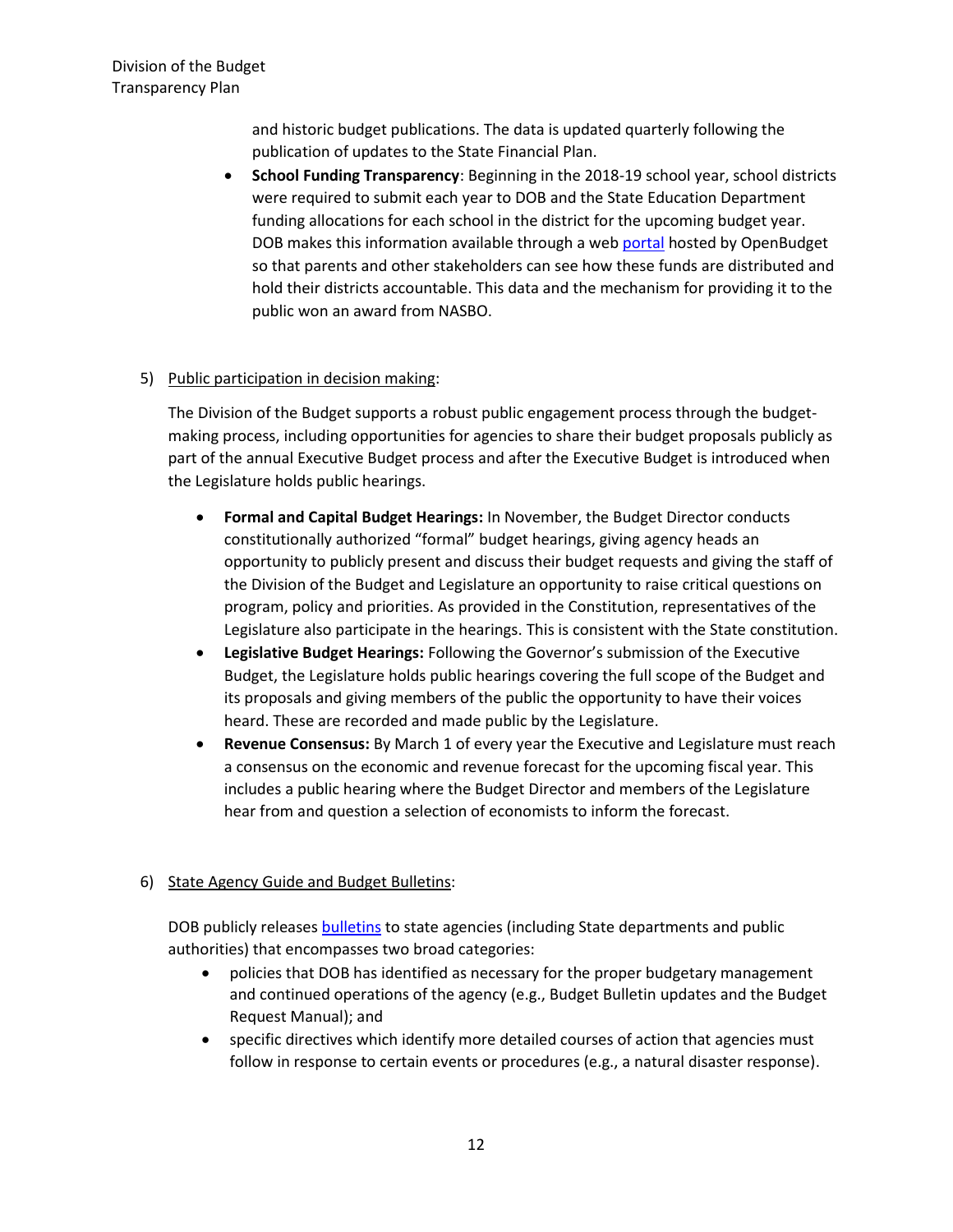This guidance is uniformly communicated to agency heads, fiscal officers, and other agency officials who have been designated by agency heads – and this standardization creates a framework that enables consistency across individual agency management – as well as transparency for interested stakeholders to examine the same policies sent to State Agency leadership.

Budget Bulletins are topically organized by sections. Section L, High Performance Government, for example, provides agencies with best practices for strategic planning and program management, as well as guidance that prepares agencies for consistent and transparent audit response.

#### **PART 2 Enhanced Transparency**:

DOB will work to build on its existing, abundant, award-winning level of transparency with the following enhancements.

#### 1) Public reporting:

As noted, DOB publishes and posts on its website a number of statutorily required and other reports through the course of the year and supports certain boards and committees. The following initiatives would be undertaken to further enhance this robust reporting:

- At times these deadlines have been missed due to natural disasters, significant uncertainty in the economy, and other causes. Under the leadership of Governor Hochul, DOB is redoubling its efforts to commit to release updates on time and ahead of schedule when feasible.
	- o By delivering quarterly updates to the Financial Plan are released to the public on time, the data on OpenBudget will also be updated in a timely fashion.
- The Division will create a landing page for the more than 30 boards and committees on which the Director serves that will provide links directly to where each board will be posting their materials 24 hours before the meeting, in line with the Governor's direction. This will provide New Yorkers with a single location to find this information.
- DOB will continue to work with the Executive Chamber to explore opportunities for creating additional digital tools to enhance transparency, building on the success of OpenBudget and the School Funding Transparency portal.
- Quick Start: For this first time since 2010, under the Quick Start budget process -- by no later than November 15 -- the Executive and the legislature will jointly prepare and make public a review of their respective estimates on state receipts and disbursements for the prior, current and future fiscal years. DOB's Mid-Year Update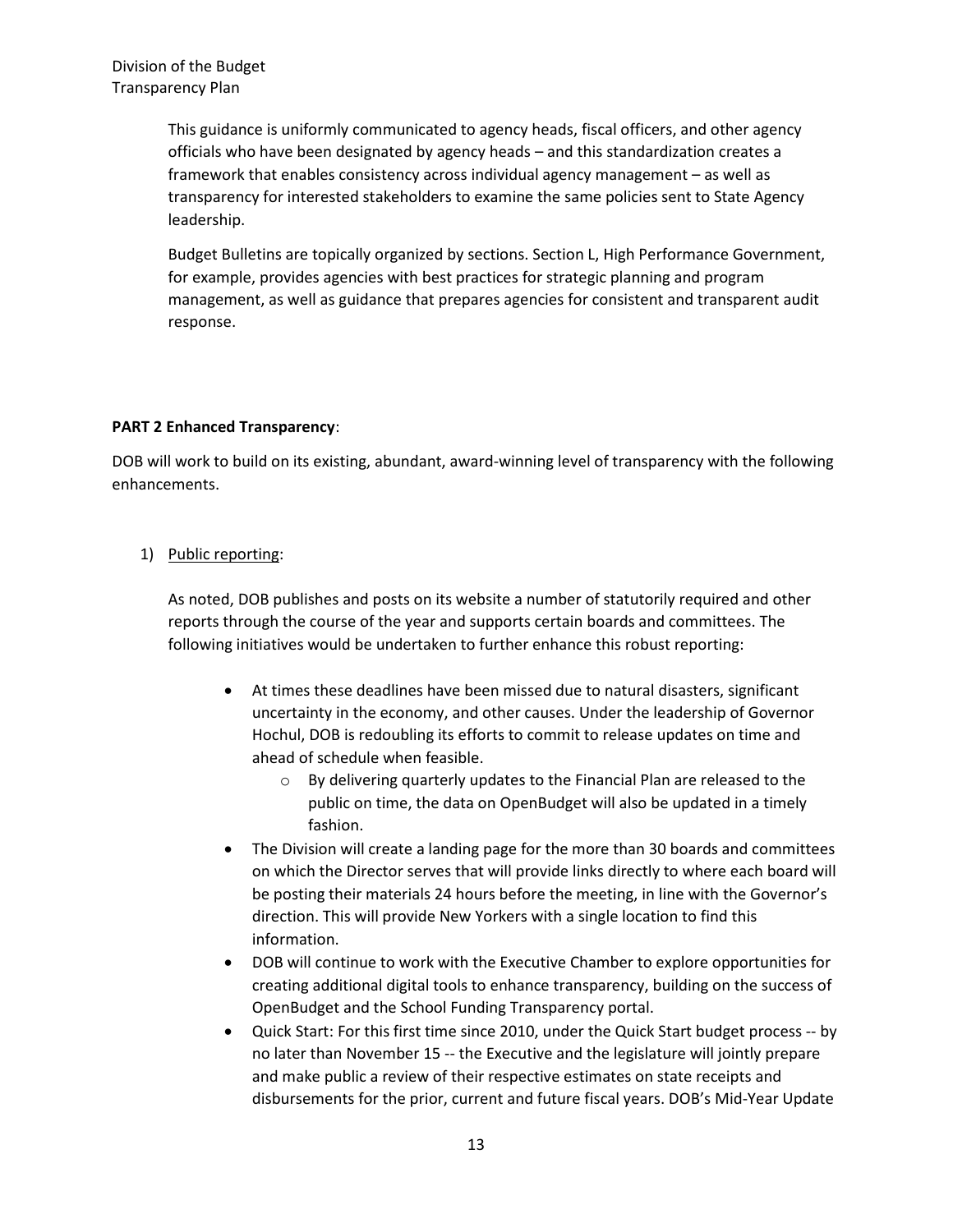constitutes the Executive's required submission under the Quick Start process. Each house of the Legislature and the State Legislature use the Mid-Year Update as the basis for preparing their required Quick Start reports.

- The Division will continue to assess the level of public reporting required for the state use of COVID federal funds when the US Treasury provides final guidance.
- The Division will make public all plans approved by the Budget Director that allocate legislative and executive discretionary lump sum appropriations and capital appropriations contained in the Enacted Budget.

# 2) FOIL and Records Retention:

As noted, DOB adheres to the Freedom of Information Law and follows a consistent and uniform approach to records retention, both of which could be enhanced by the following:

- DOB will post on its website a listing of recently completed FOIL requests.
- DOB will evaluate the feasibility of posting on its website frequently requested FOIL inquiries.
- DOB will explore the feasibility of developing a more user friendly, but equally as rigorous Appendix A to better support the public in making Freedom of Information Law requests.
- DOB will work to ensure all staff understand and follow its rigorous records retention policy, including any changes thereto.

#### 3) Agency Oversight:

DOB also plays an important role as a control agency and is working with state agencies on the following improvements:

DOB manages the collection and review of several assignments (e.g., L-1220 Agency Strategic Plans, L-1221 Program Inventories) that are deliberative and pre-decisional in nature, presenting the Division with the opportunity to use the standardized strategic plans, program inventories, State and Federal audit documentation, and other important deliverables to develop a public facing performance website. The proposed website could provide the public with a one-stop source for enterprise-wide view of the State's progress toward providing services to meet New Yorker's needs. With information collected by the Division of Budget and organized into consumable visual data, the website will provide an additional opportunity for transparency using infographics, charts, dashboards and other important statistics.

In an effort to aid this important opportunity, DOB is also leading the development of a publicdata strategy initiative. The objectives of this effort are to drive compliance with Executive Order 95: Using Technology to Promote Transparency, Improve Government Performance and Enhance Citizen Engagement; to define the inventory of data at each agency, including to data required to be shared with the public and data for internal use; to use the inventory of data to determine usefulness of data sets, including the potential benefit of sharing of data by and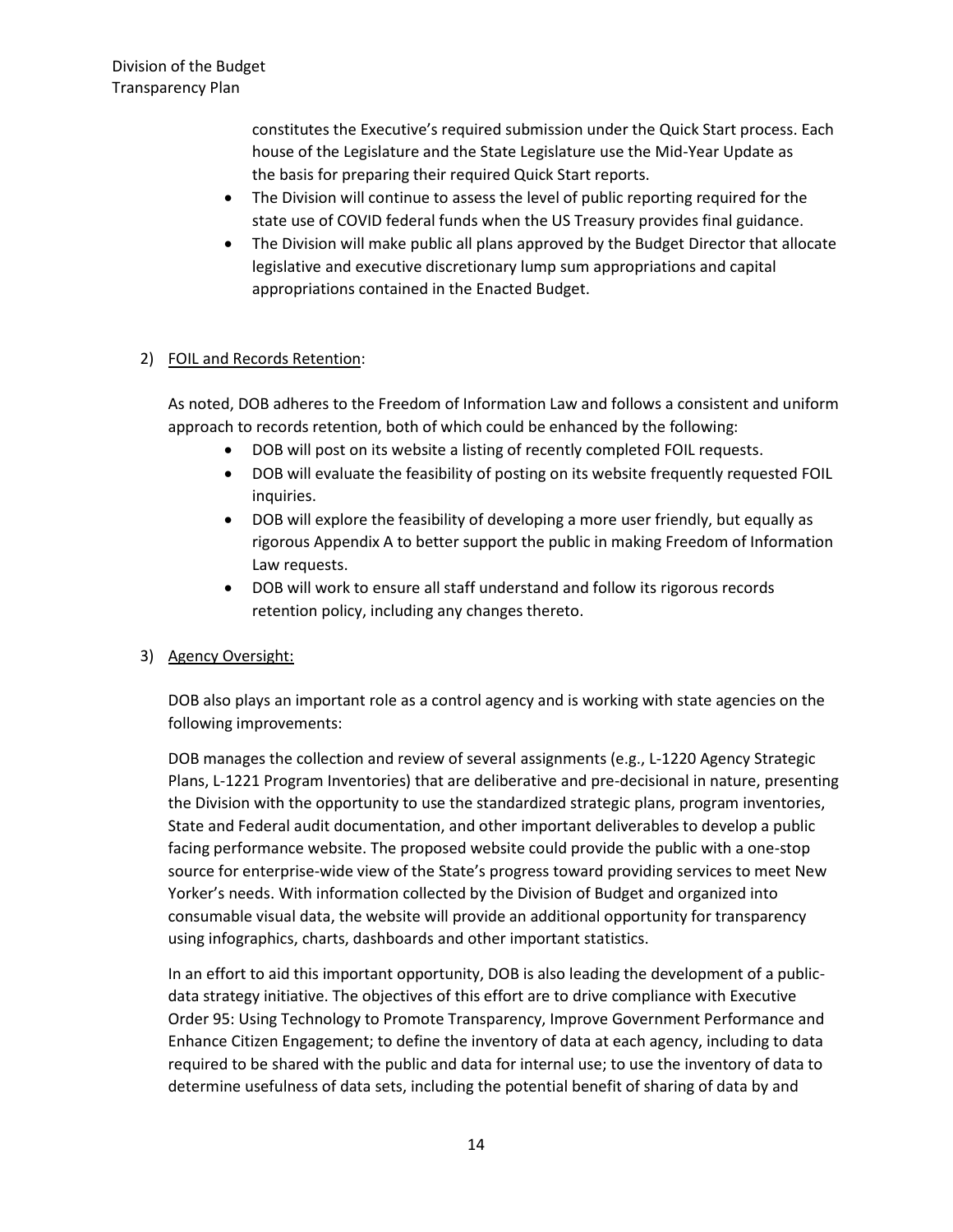> between agencies; and to develop mechanisms by which data determined to be useful can be accessed by and between agencies.

In order to meet these important goals, the data strategy will establish a uniform approach for data governance and management across state agencies and include a plan for the improved management and use of the state's data assets. While still in its early stages, the development of the data strategy proposes that a draft will be made available for public comment. The proposed plan for public comment relies on the use of a survey tool to incorporate stakeholder feedback.

Together with DOB efforts to drive performance, the implementation of the data strategy will foster a data informed culture and increase data literacy of both the State workforce and the public, as well as to expand the use of evidence-based policymaking.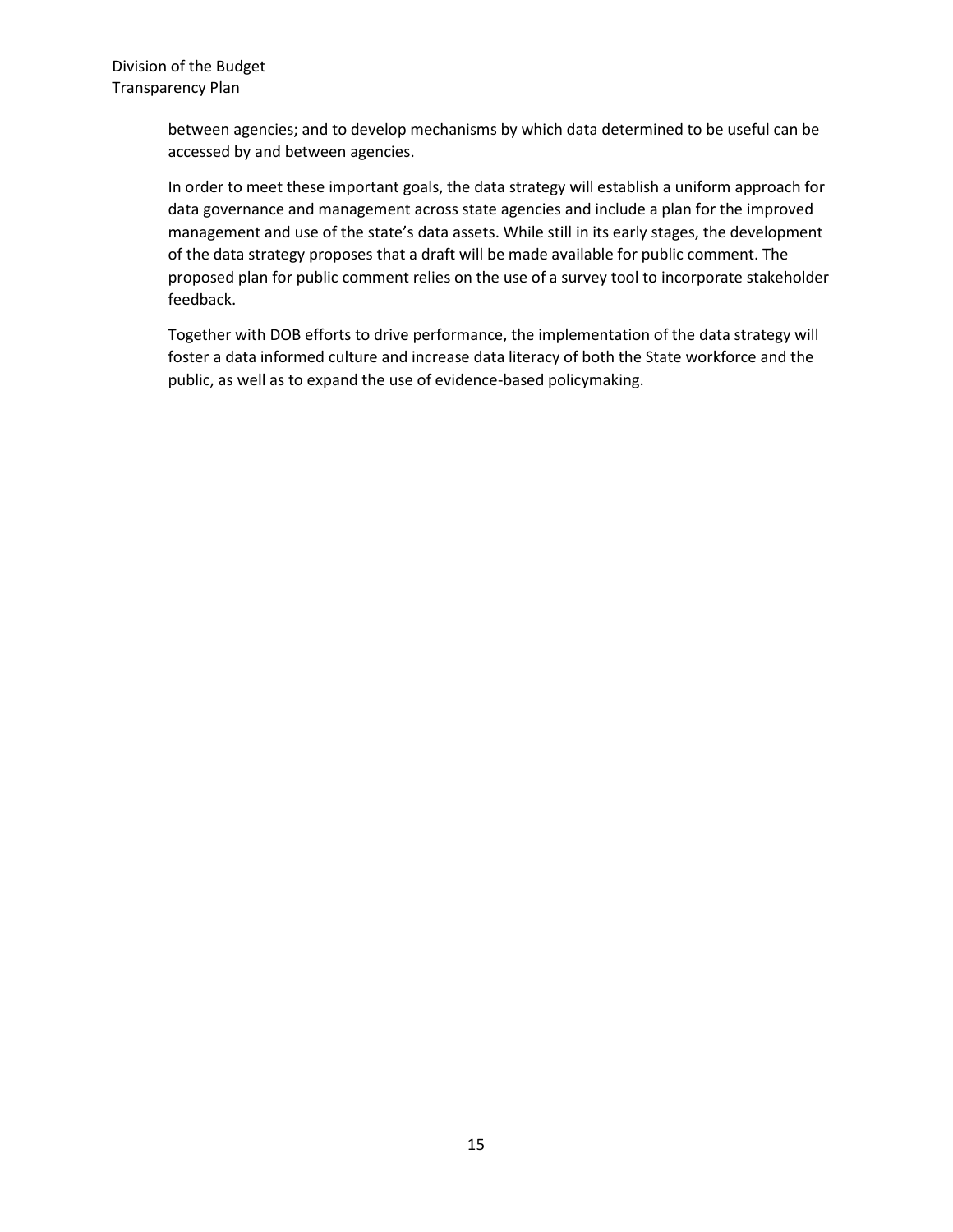| Law                  | <b>Section</b>       | <b>Requirements</b>                                          |
|----------------------|----------------------|--------------------------------------------------------------|
| <b>State Finance</b> | 22                   | Budget and Financial Plan Reporting (available below)        |
| <b>State Finance</b> | $22-a$               | Synopsis of Requests for Appropriations (available below)    |
| <b>State Finance</b> | $22-c$               | Capital Program and Financing Plan (available below)         |
| Securities Exchange  | <b>Rules 15c2-12</b> | Investment disclosure requirements (information available at |
| Act of 1934          | and $10b-5$          | https://www.sec.gov/)                                        |

#### **APPENDIX A: Examples of DOB State and Federal Reporting Requirements**

**§ 22. The budget; contents.** The budget submitted annually by the governor to the legislature, in accordance with article seven of the constitution, in addition to the information required by the constitution to be set forth therein, shall:

 1. include a summary financial plan showing for each of the governmental fund types: (a) the disbursements estimated to be made before the close of the current fiscal year and the moneys estimated to be available from receipts and other sources therefor; and (b) the disbursements proposed to be made during the ensuing fiscal year, and the moneys estimated to be available from receipts and other sources therefor inclusive of any receipts which are expected to result from proposed legislation which he deems necessary to provide receipts sufficient to meet such proposed disbursements. For the purposes of this summary financial plan, disbursements shall be presented by the following purposes: state purposes, local assistance, capital projects, debt service, and general state charges; receipts shall be presented for each fund type by each revenue source which accounts for at least one per centum of all such receipts and otherwise by categories of revenue sources; receipts and disbursements for special revenue funds shall be presented separately for federal funds and all other special revenue funds. Whenever receipts or disbursements are proposed to be moved to a different fund type, each significant amount so moved shall be identified.

 1-a. within ten days following the submission of the financial plans presented in accordance with subdivision one of this section, the director of the budget shall submit to the chairs of the senate finance and the assembly ways and means committees and the comptroller summary financial plans of receipts and disbursements for the internal service, enterprise, and fiduciary fund types.

 1-b. within ten days of the submission of the financial plan for the special revenue fund type, the director of the budget shall submit to the chairs of the senate finance and assembly ways and means committees a schedule of receipts and disbursements by account within each special revenue fund, excluding those which are financed primarily by federal grants.

 1-c. within ten days following the submission of the financial plans presented in accordance with subdivision one of this section, the director of the budget shall submit to the chairs of the senate finance and the assembly ways and means committees and the comptroller an estimate of the fiscal impact of the executive budget general fund changes on local governments and, where practicable, the fiscal impact on local governments of the executive budget all fund changes concerning the medicaid program, homeland security program, and workforce investment programs. Such estimate shall be presented by class of local government and shall measure all of the impacts of the executive budget, including aid program changes, reimbursement changes, statutory changes in authorizations for local taxation, mandates on local governments and other requirements. Such estimate shall show the impact on local governments by local fiscal years affected and shall cover the first local fiscal year affected as well as the ensuing local fiscal year. Where such estimate depends on any local option or action, the estimate shall explicitly describe the assumptions used to calculate the estimate. When under existing law a local tax option or program would end and the executive budget proposes the continuation thereof, the impact shall be identified as a "deferral of sunset" and shall be calculated as a separate component of such estimate.

 2. include a summary financial plan showing for each of the governmental fund types: (a) all of the expenditures estimated to be made, in accordance with generally accepted accounting principles, before the close of the current fiscal year and all of the expenditures proposed to be made, in accordance with generally accepted accounting principles, during the ensuing fiscal year; and (b) all of the revenues estimated to accrue, in accordance with generally accepted accounting principles, before the close of the current fiscal year and during the ensuing fiscal year inclusive of any revenues which are expected to result from the proposed legislation which he deems necessary to provide receipts sufficient to meet proposed disbursements. For the purposes of this summary financial plan, expenditures shall be presented by the following purposes: state purposes, local assistance, capital projects, debt service, and general state charges; and revenues shall be presented by each revenue source which accounts for at least one per centum of all such revenues and otherwise by categories of revenue sources.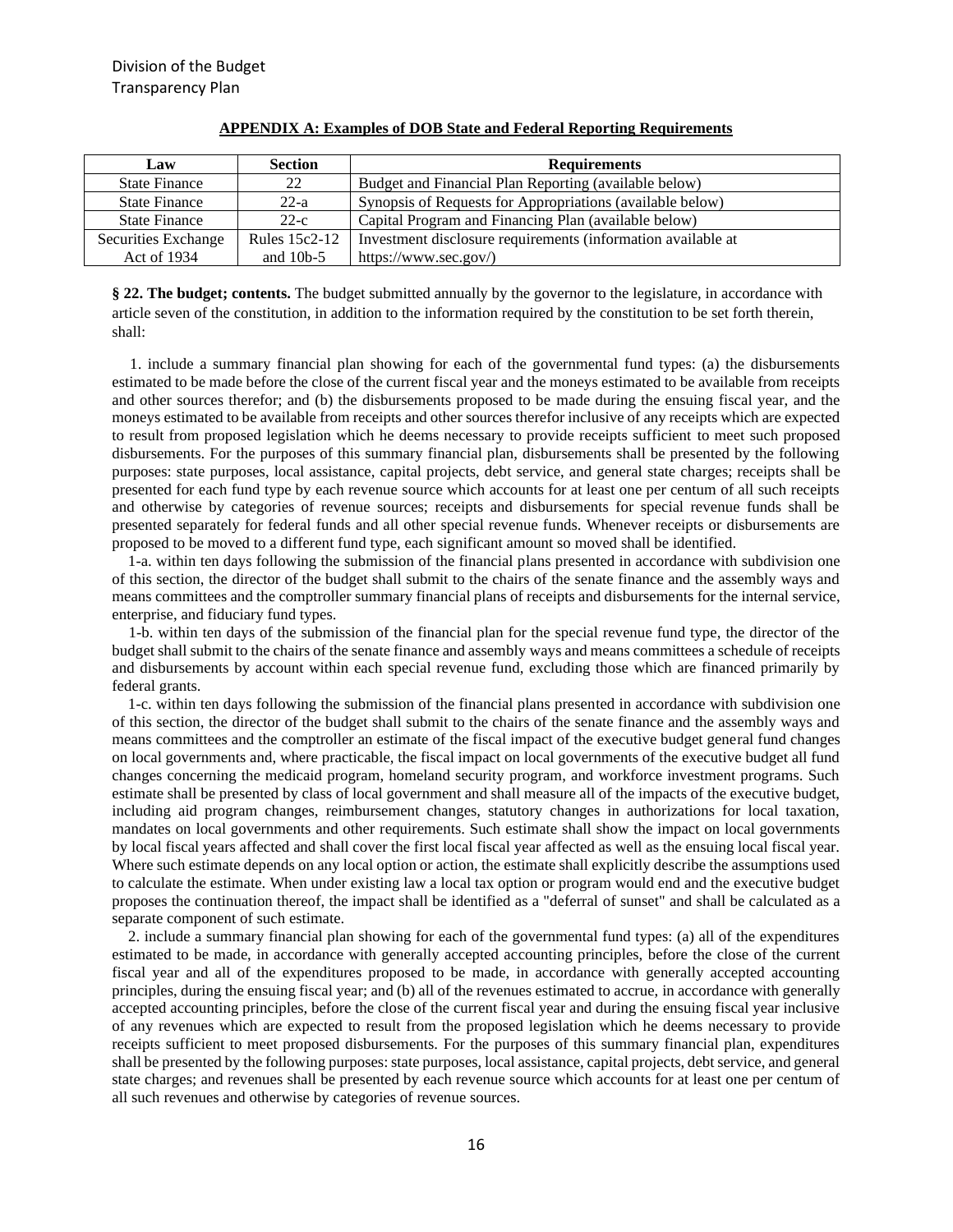3. show for each fund type (unless otherwise specified) in a form suitable for comparison:

 a. The appropriations, including reappropriations, made for the current fiscal year, the appropriations and reappropriations recommended for the ensuing fiscal year, the disbursements estimated to be made before the close of the current fiscal year and proposed to be made during the ensuing fiscal year based upon available and recommended appropriations and reappropriations. Disbursements proposed to be made shall be shown in separate parts as follows: those disbursements proposed to be made for state purposes shall be set forth in one part, those disbursements proposed to be made for local assistance shall be set forth in another separate and distinct part, those disbursements proposed to be made for capital projects shall be set forth in a third separate and distinct part and those disbursements proposed to be made for debt service shall be set forth in a fourth separate and distinct part. The effect of any proposed changes in the payment dates of particular disbursements on the financial plan presented in accordance with subdivision one of this section shall be set forth separately.

 a-1. For each state agency, the appropriations, including reappropriations, made for the current fiscal year and recommended for the ensuing fiscal year for contracts for services made for state purposes.

 a-2. For each state agency, the disbursements estimated to be made before the close of the current fiscal year and proposed to be made during the ensuing fiscal year for contracts for services made for state purposes.

 a-3. For each state agency, the estimated number of employees hired for the current fiscal year and anticipated to be hired during the ensuing fiscal year pursuant to contracts for services made for state purposes based upon annual employment reports submitted by contractors pursuant to section one hundred sixty-three of this chapter.

 b. In separate sections for each fund type, the receipts actually had and received during the preceding fiscal year, the receipts estimated to be available and received during the current and ensuing fiscal years respectively listed by each major source, including statistical and summary tables and a narrative which includes a discussion of the assumptions used in estimating such receipts. The effect of any proposed changes in the rates, bases, payment dates or other aspects of particular sources of receipts on the financial plan presented in accordance with subdivision one of this section shall be set forth separately and the assumptions used in calculating such effect. Whenever a new fee or a new financing mechanism is proposed, a schedule of the new fee or financing mechanism shall be included for purposes of showing the effect of the new fee or financing mechanism on the financial plan.

 c. The expenditures estimated to be made in accordance with generally accepted accounting principles before the close of the current fiscal year and proposed to be made in accordance with generally accepted accounting principles during the ensuing fiscal year. Expenditures estimated and proposed to be made shall be shown in separate parts as follows: those expenditures for state purposes shall be set forth in one part, those expenditures for local assistance shall be set forth in another separate and distinct part, those expenditures for capital projects shall be set forth in a third separate and distinct part, and those expenditures for debt service shall be set forth in a fourth separate and distinct part.

 d. The revenues actually accrued in the preceding fiscal year, the revenues estimated to accrue during current and ensuing fiscal years respectively. Revenues from each tax shall be shown both in total and net of refunds.

 d-1. A schedule for the general fund showing the differences between projected operating results on a cash basis and those on the basis of generally accepted accounting principles.

 d-2. Within ten days following the submission of the financial plans presented in accordance with subdivisions one and two of this section, the director of the budget shall submit to the comptroller and the chairs of the senate finance committee and the assembly ways and means committee:

(i) a detailed schedule by fund of the receipts and disbursements comprising such summary financial plan;

 (ii) a schedule for each governmental fund type other than the general fund showing the differences between projected operating results on a cash basis and those on the basis of generally accepted accounting principles;

(iii) a detailed schedule by fund of revenues and expenditures within the general fund;

 (iv) a detailed schedule by fund of receipts for the prior, current and next three fiscal years. Such schedule shall present the major revenue sources for each fund, including detail for each major tax, and major components of miscellaneous receipts; and

(v) an itemized list of transfers to and from the general fund.

 e. The anticipated general fund quarterly schedule and fiscal year total for the prior, current and next ensuing fiscal years of: disbursements; receipts; repayments of advances; total tax refunds; and refunds for the tax imposed under article twenty-two of the tax law. Such information shall be presented in the same form as the summary financial plans presented in accordance with subdivisions one and two of this section. A separate, detailed, report of such schedule shall be provided with receipts shown by each major revenue category, including detail for each major tax and major components of miscellaneous receipts, and with disbursements shown by major function or program. The director of the division of the budget shall submit concurrent with the submission of the financial plan to the legislature pursuant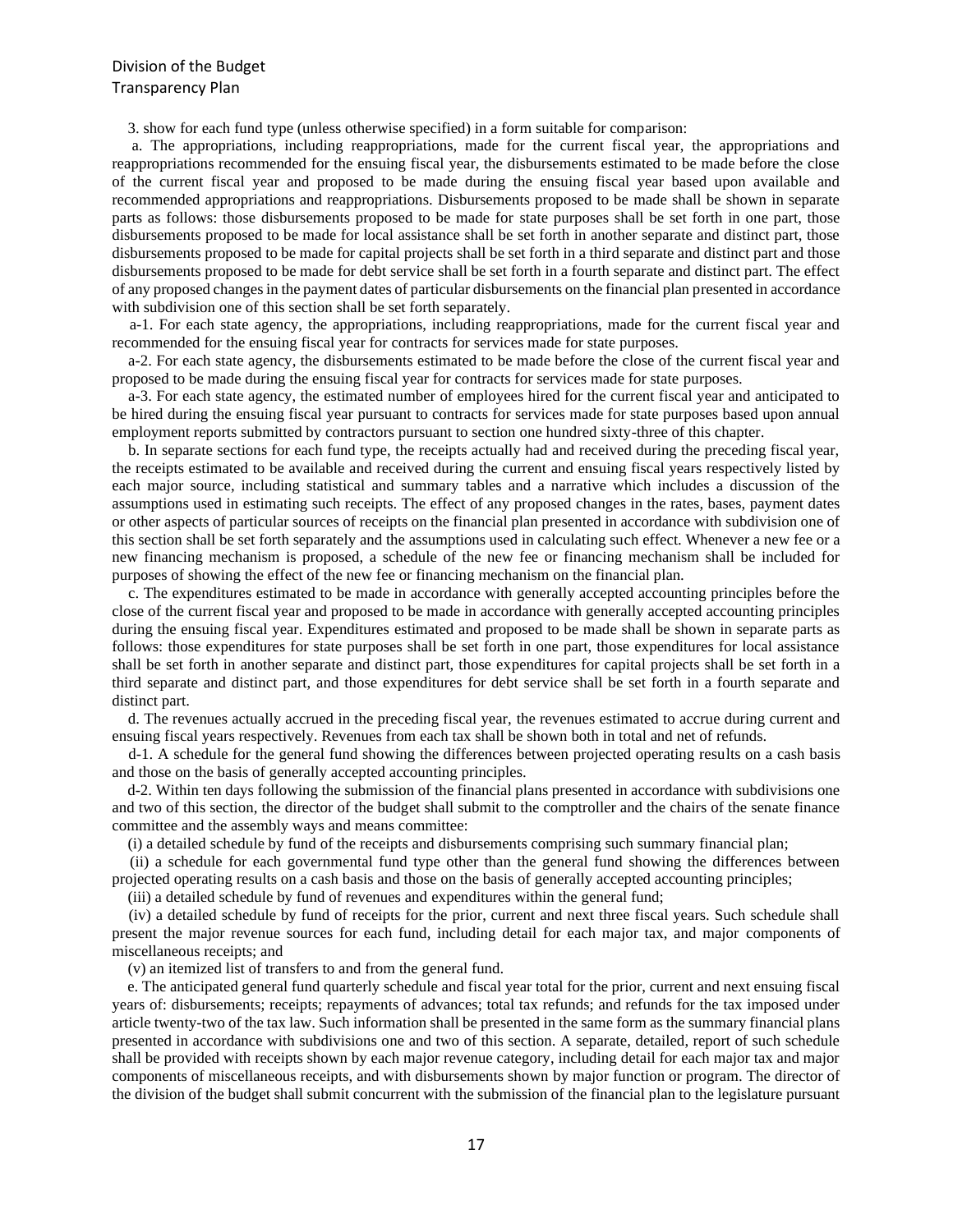to subdivision two of this section and with each update thereafter a revised monthly general fund cash flow projection of receipts and disbursements for the current fiscal year that: (1) compares actual results to (i) actual results through the same period for the prior year and (ii) the most recent prior update to the financial plan and to the enacted budget financial plan; (2) summarizes the reasons for any variances; and (3) describes the revisions to the cash flow projections. The monthly general fund cash flow projection shall be stated by major category of local assistance, personal service, nonpersonal service, general state charges, and debt service, and by major category of revenue. Such reports shall utilize a format that shall facilitate comparison and analysis with those reports submitted to the legislature by the office of audit and control pursuant to subdivision nine of section eight of this chapter.

 e-1. Within ten days following the submission of the financial plans presented in accordance with subdivisions one and two of this section, the anticipated general fund monthly and governmental fund types quarterly schedule and fiscal year total for the ensuing fiscal year of: disbursements; receipts; repayments of advances; total tax refunds; and refunds for the tax imposed under article twenty-two of the tax law. Such information shall be presented in the same form as the summary financial plans presented in accordance with subdivisions one and two of this section.

 e-2. A description of employment levels for each state department, division or office, for the prior, current and next ensuing fiscal year containing:

(1) separate schedules for each fund type; and

 (2) an all funds summary. Such information shall be presented in a form that facilitates comparisons among agencies and across fiscal years, and shall include:

(i) actual and projected full-time equivalents; and

 (ii) proposed changes to the work force in the executive budget, including but not limited to: new positions, layoffs, attrition, and changes in funding sources. To the extent practicable, the division of the budget shall facilitate the provision of other relevant information on employment to the legislature in a timely manner during the state fiscal year.

 f. A statement explaining any differences between the significant accounting policies used in the preparation of the documents required to be submitted pursuant to this section and those used by the comptroller in the preparation of the financial statements contained in the annual report to the legislature for the preceding fiscal year issued pursuant to subdivision nine of section eight of this chapter.

 g. The estimated borrowings in anticipation of the receipt of taxes and revenues and the amount of interest estimated to be paid thereon during the current and ensuing fiscal years respectively, and the amounts actually so borrowed and the interest actually paid thereon during the preceding fiscal year.

 h. In connection with each statement of receipts from taxes imposed pursuant to state law, the total amounts collected or estimated to be collected therefrom.

 i. A statement setting forth state involvement in the fiscal operations of those public authorities and public benefit corporations which may be part of the development of a comprehensive state budget system and provided therefor in the state financial plan. Such statement shall include those public authorities and public benefit corporations with disbursements which are not currently reflected in the state central accounting system from proceeds of any notes or bonds issued by any public authority, and which bonds or notes would be considered as state-supported debt as defined in section sixty-seven-a of this chapter. Such statement shall set forth the amount of all of the bonds, notes and other obligations of each public authority, public benefit corporation and all other agencies and instrumentalities of the state for which the full faith and credit of the state has been pledged or on account of which the state has by law given its pledge or assurance for the continued operation and solvency of the authority, public corporation, or other agency or instrumentality of the state, as the case may be. Such statement shall also set forth all proposed appropriations to be made to any public authority, public benefit corporation, and any other agency or instrumentality of the state which has been created or continued by law and which is separate and distinct from the state itself.

 j. Include a summary financial plan for the funds of the state receiving tax check-off monies which shall include estimates of all receipts and all disbursements for the current and succeeding fiscal years, along with the actual results from the prior fiscal year.

 4. a. Include a three year financial projection showing the anticipated disbursements and receipts for each of the governmental fund types of the state. For the purposes of this three year financial projection, disbursements shall be presented by the following purposes: state purposes, local assistance, capital projects, debt service, transfers and general state charges with each major function or major program identified separately within each purpose; and receipts shall be presented by each major revenue category, including detail for each major tax, and major components of miscellaneous receipts and with disbursements shown by major function or program for the prior year, current year and next three fiscal years, and otherwise by each major source which is separately estimated and presented pursuant to paragraph b of subdivision three of this section. Receipts and disbursements for special revenue funds shall be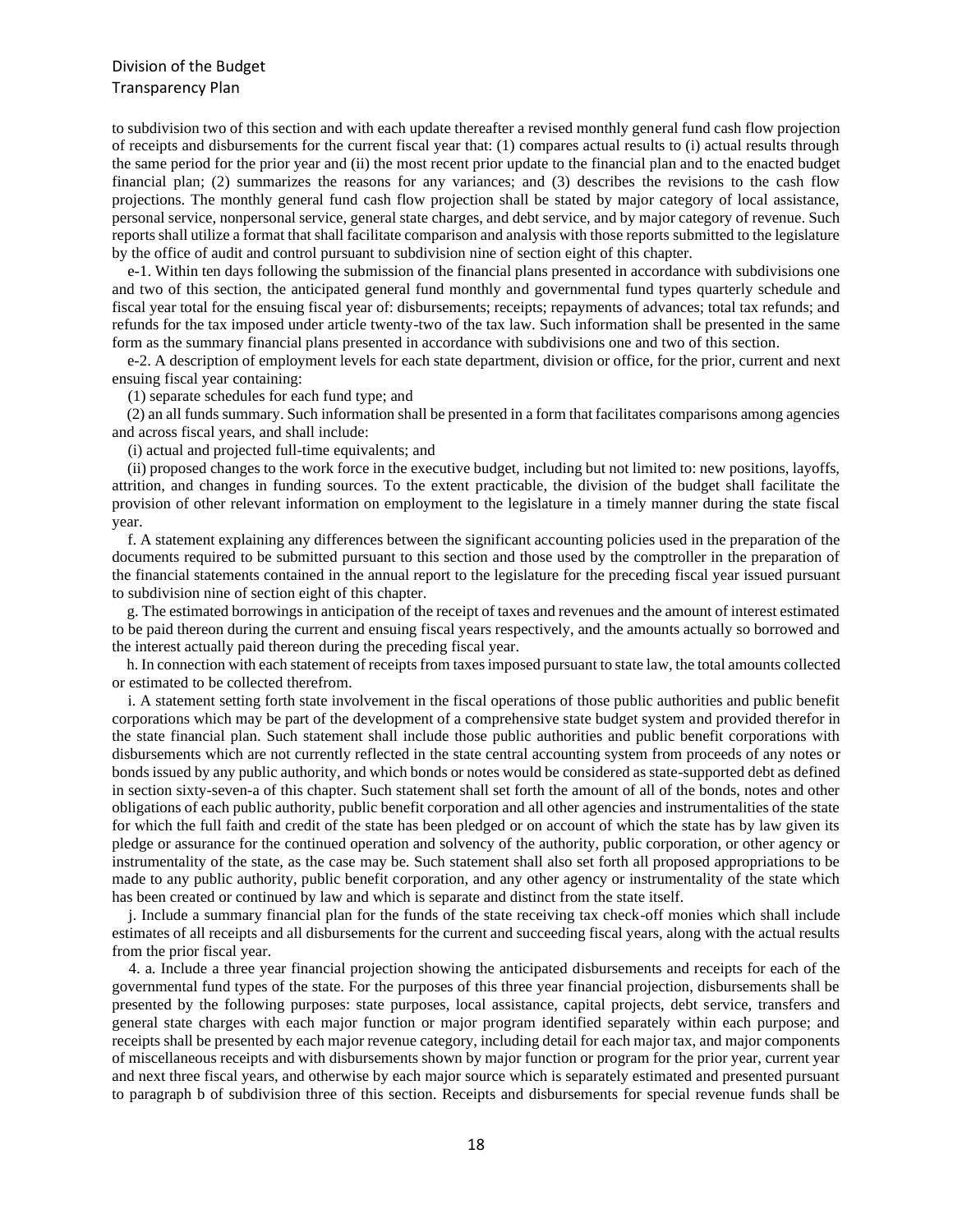presented separately for federal funds and all other special revenue funds. Whenever receipts and disbursements are proposed to be moved to a different fund type, each significant amount so moved shall be explained. This three year financial projection shall include an explanation of any changes to the financial plans submitted in accordance with subdivision one of this section and include explanations of the economic, statutory and other assumptions used to estimate the disbursements and receipts which are presented. Whenever the projections for receipts and disbursements are based on assumptions other than the current levels of service, such assumptions shall be separately identified and explained. The three year financial projections shall include a description of any projected deficits or surpluses.

 5. Include a summary statement of operations for the proprietary and fiduciary fund types. Such summary statement of operations shall include the estimated and projected receipts of and disbursements from appropriations and reappropriations available or recommended from such fund types in the budget bills submitted by the governor pursuant to section twenty-four of this chapter. Such summary statement of operations shall be revised as soon as is practical after the legislature has completed action on such budget bills.

6. Include a list of proposed legislation submitted pursuant to section three of article seven of the constitution.

 7. Notwithstanding any provision of law to the contrary, budgets submitted pursuant to this section shall not recommend first instance expenditures. Any anticipated reimbursement of proposed expenditures shall be shown as receipts or revenues to the appropriate fund.

 8. Within ten days following the submission of the budget by the governor, the director of the budget shall transmit to the chairs of the senate finance committee and the assembly ways and means committee a report, by agency, program, and fund, including but not limited to, the following information pertaining to financed equipment acquisitions for state departments, agencies and units of the state university and the city university of New York including those financed equipment acquisitions financed by the issuance of certificates of participation or similar instruments for state departments, agencies and units of the state and city universities of New York:

1. For new financed equipment acquisitions to be financed in the ensuing fiscal year:

(a) An identification of the purposes of such financings, including:

(1) The nature of the equipment to be financed.

 (2) Whether the purposes are new financings or refinancings of outstanding lease purchase and installment purchase agreements.

(3) The recommended method of financing.

(b) The estimated purchase cost of the equipment if purchased outright.

(c) The estimated interest rate and term of such financings.

 (d) The estimated expenses for the issuances of such certificates or similar instruments as such expenses are defined in section sixty-six-b of this chapter.

 (e) A schedule of estimated lease purchase payments by state fiscal year for such financings, and estimated total financing costs.

 2. For outstanding financed equipment acquisitions as of April first of the ensuing fiscal year the total estimated amount for lease or installment purchase payments for the ensuing fiscal year.

 3. For outstanding financed equipment acquisitions financed by certificates of participation the financing costs of outstanding certificates of participation and similar instruments issued pursuant to section sixty-six-b of this chapter with estimated payment schedules of all such outstanding obligations.

 9. Include a summary of disbursements by function of state government for the preceding fiscal year and the estimated disbursements for the current and ensuing fiscal years in a form suitable for comparison. Such summary shall present such disbursements by purpose as set forth in subdivision one of this section and also including special revenue funds-federal and special revenue funds-other. Such summary shall also describe the state entities, as defined by subdivisions five, six, seven and eight of section two-a of this chapter, within each function. For the fiscal year beginning in nineteen hundred ninety-three, such summary shall be presented within ten days of the budget submission for the general fund, special revenue funds-other, capital projects funds and debt service funds. For the fiscal year beginning in nineteen hundred ninety-four, such summary shall be presented with the budget for the general fund and within ten days of the budget submission for special revenue funds-other, capital projects funds and debt service funds. For fiscal years beginning in nineteen hundred ninety-five and thereafter, such summary shall be presented with the budget.

 10. Include a statement showing projected disbursement for the current fiscal year and proposed disbursements for the ensuing fiscal year by agency and bill and fund type. For the fiscal year beginning in nineteen hundred ninetythree, such statement shall be presented within ten days of the budget submission for the general fund, special revenue funds-other, capital projects funds and debt service funds. For the fiscal year beginning in nineteen hundred ninetyfour, such summary shall be presented with the budget for the general fund and within ten days of the budget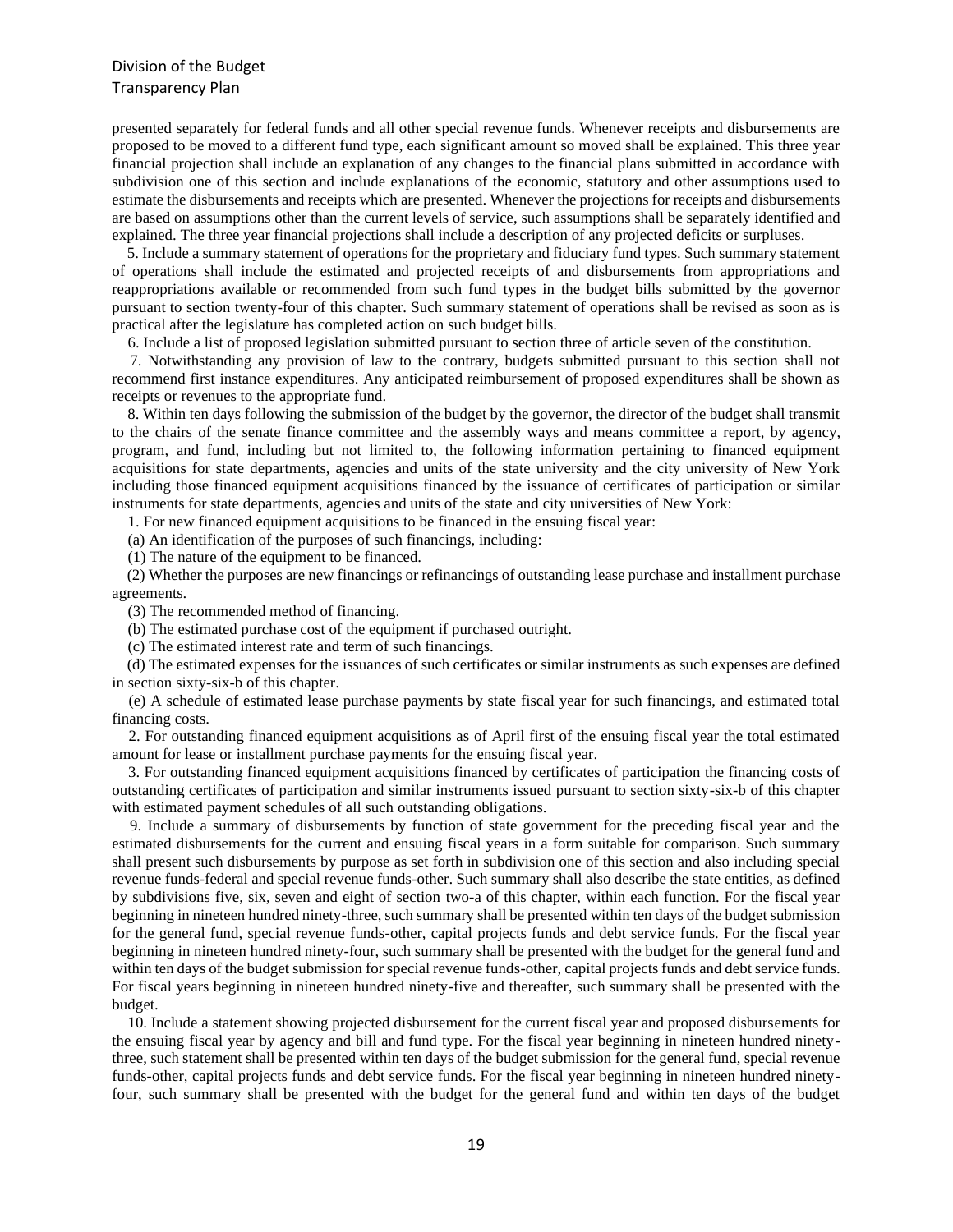submission for special revenue funds-other, capital projects funds and debt service funds. For fiscal years beginning in nineteen hundred ninety-five and thereafter, such summary shall be presented with the budget.

 11. Within ten days following the submission of the financial plans presented in accordance with subdivisions one and two of this section, the director of the budget shall submit to the chairs of the senate finance committee and the assembly ways and means committee for the prior, the current and next ensuing fiscal years detailed schedules by agency for the general fund showing proposed appropriations in the state operations and aid to localities budget bills with disbursements to be made against such appropriations, as well as disbursements to be made against any existing appropriations.

 12. a. With respect to any proposed appropriations for the purpose of remedying state agency violations or past problems of the environmental conservation law or regulations adopted thereunder within the proposed budget submitted annually by the governor to the legislature shall, set forth the amount recommended to remedy each functional category of violation. A priority criterion to be considered in determining such recommended appropriations shall be the ranking of such violations and past problems as determined by the agency pursuant to paragraph b of subdivision one of section 3-0311 of the environmental conservation law, with any reordering of rankings as determined by the department of environmental conservation. Amounts appropriated shall be disbursed for remediation of the violation or problem only after review and determination by the department of environmental conservation of the adequacy of the remedial plan pursuant to paragraph g of subdivision three of section 3-0311 of the environmental conservation law.

 b. Within thirty days following the submission of the budget by the governor for each fiscal year, beginning with the nineteen hundred ninety-three--ninety-four fiscal year, the director of the budget shall transmit to the chairs of the senate finance committee and the assembly ways and means committee a report which includes project specific information for proposed appropriations for the purposes of remedying state agency environmental violations or problems, as identified pursuant to section 3-0311 of the environmental conservation law, contained within such submitted budget.

13. Include a summary financial plan for all research institutes which shall set forth:

 a. estimates of all revenues and all expenses for the current and succeeding fiscal years, along with the actual results from the prior fiscal year; and

 b. any agreement whereby any state agency will provide financial support or any other assistance to cover any operating loss for such research institute.

 14. a. With respect to information technology projects, dependent on funding in the executive budget, involving one or more contracts projected to total ten million dollars or more, within thirty days following the submission of the budget by the governor for each fiscal year, beginning with the two thousand eight--two thousand nine fiscal year, the director of the budget shall transmit to the chairs of the senate finance committee and the assembly ways and means committee a report which shall set forth the following:

 (1) project summary describing the project purpose, proposed approach, key milestones, current status and timetable;

 (2) the proposed method of procurement, including whether the project will, in whole or in part, utilize a centralized contract or a sole-source contract; and

(3) the proposed funding source, financing method and estimated costs by fiscal year.

 b. Information provided pursuant to paragraph a of this subdivision may not be disclosed to any party other than a governmental entity as defined in section one hundred thirty-nine-j of this chapter, if such disclosure would impair the fairness or competitiveness of a pending or potential procurement process.

Estimated costs by fiscal year shall not be disclosed.

 15. The division of the budget shall prepare the reports, schedules, and other information described in this subdivision. To the extent practicable, such reports, schedules, and information shall be in a form, and presented at a level of detail, that facilitates comparison on an annual basis and against actual results, as appropriate, and in a manner consistent with the other reporting requirements enumerated in this section. The reports, schedules, and other information required by this subdivision shall be submitted to the chair of the senate finance committee, the chair of the assembly ways and means committee, the minority leaders of both houses, and the comptroller according to the schedules set forth in this section. In determining the final content and format of the information required by this section, the division of the budget shall consult annually with the designees of the temporary president of the senate, the speaker of the assembly, the minority leaders of both houses, and the comptroller. All information described in this subdivision shall be made available to the public.

 a. The executive budget, the enacted budget report and each quarterly update to the financial plan shall include an updated general fund forecast of receipts and disbursements for the current and two succeeding fiscal years. Such